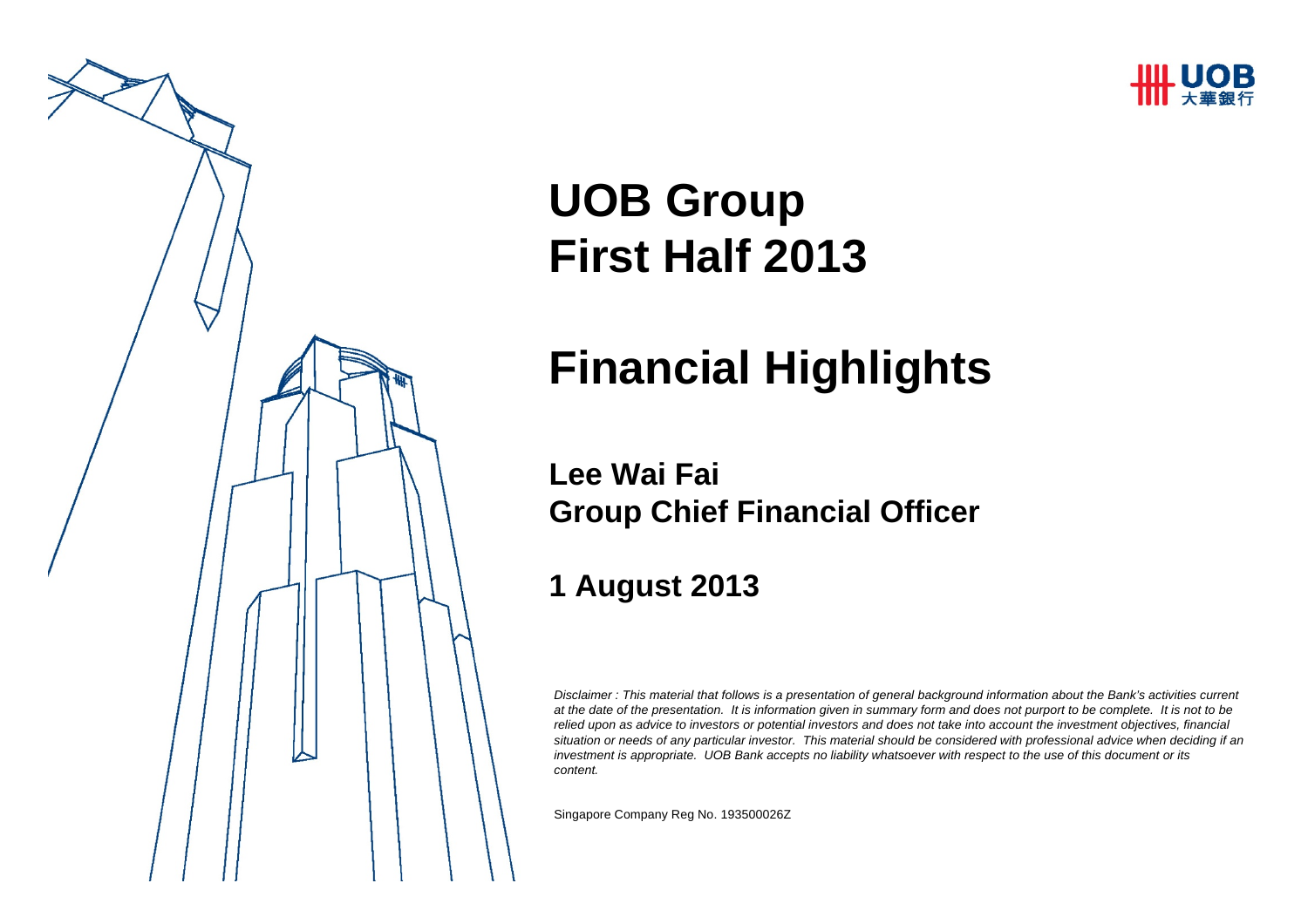## **Record 1H13 NPAT of \$1.5 billion, Up 8% YoY**



|                                       | <b>1H13</b>   | <b>1H12</b>   | $+$ /(-)      |
|---------------------------------------|---------------|---------------|---------------|
|                                       | $\mathsf{Sm}$ | $\mathsf{Sm}$ | $\frac{9}{6}$ |
| Net interest income                   | 1,979         | 1,980         |               |
| Fee and commission income             | 889           | 748           | 18.9          |
| Other non-interest income             | 446           | 511           | (12.6)        |
| <b>Total income</b>                   | 3,315         | 3,239         | 2.4           |
| Less: Total expenses                  | 1,421         | 1,341         | 6.0           |
| <b>Operating profit</b>               | 1,894         | 1,897         | (0.2)         |
| Less: Individual impairment           | 28            | 160           | (82.6)        |
| Collective impairment                 | 177           | 48            | >100.0        |
| Intangible assets amortised           |               | 5             | <b>NM</b>     |
| Add: Associates & joint ventures      | 125           | 49            | >100.0        |
| Less: Tax & non-controlling interests | 308           | 333           | (7.4)         |
| Net profit after tax                  | 1,505         | 1,401         | 7.5           |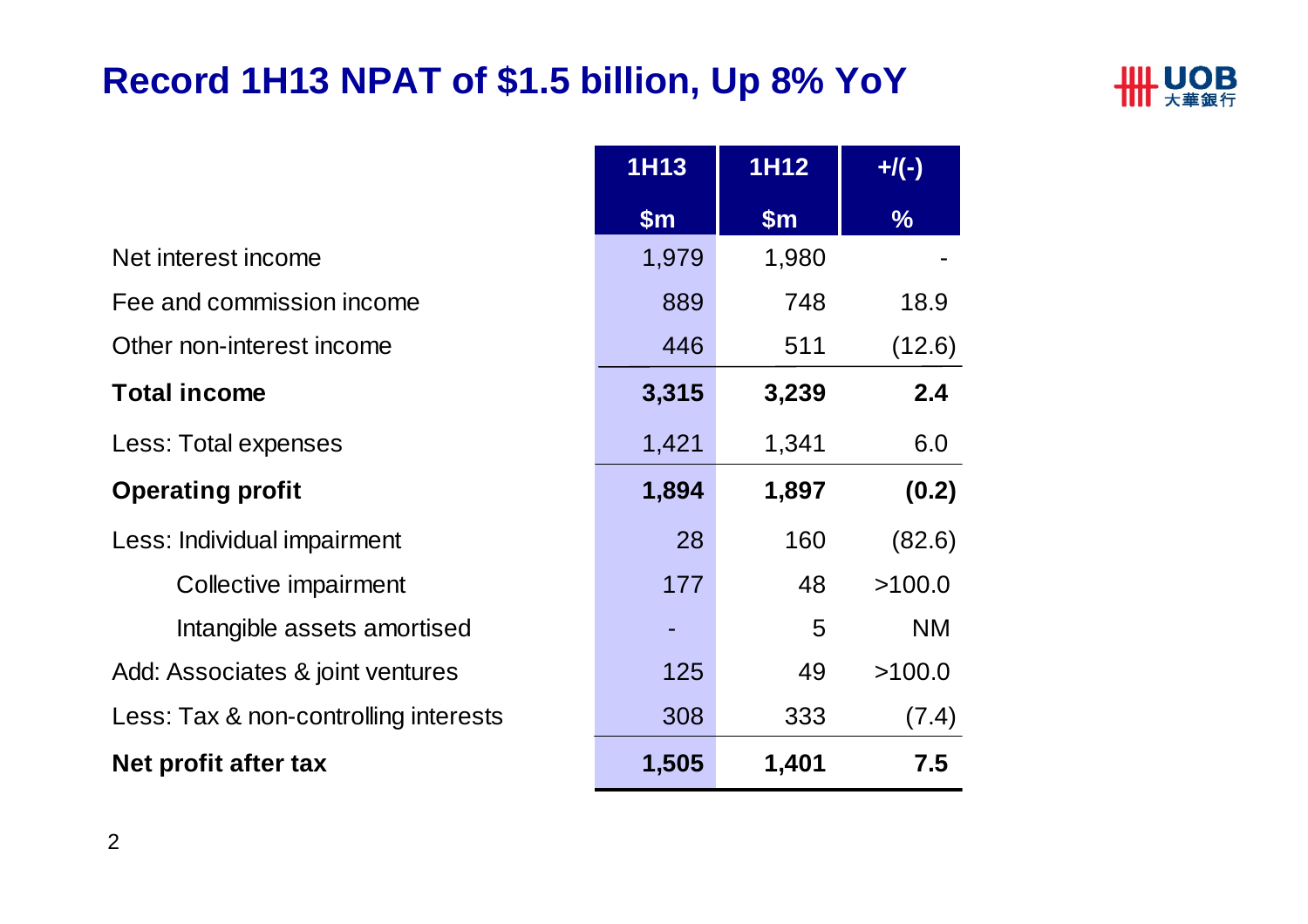# **2Q13 NPAT of \$783 million, Up 10% YoY and 8% QoQ. Another Quarter High**



|                                       | <b>2Q13</b>   | <b>1Q13</b>   | $+$ /(-)      | <b>2Q12</b> | $+$ /(-)      |
|---------------------------------------|---------------|---------------|---------------|-------------|---------------|
|                                       | $\mathsf{Sm}$ | $\mathsf{Sm}$ | $\frac{0}{6}$ | \$m\$       | $\frac{9}{6}$ |
| Net interest income                   | 1,016         | 964           | 5.4           | 981         | 3.5           |
| Fee and commission income             | 436           | 453           | (3.7)         | 386         | 13.0          |
| Other non-interest income             | 191           | 255           | (25.1)        | 243         | (21.3)        |
| <b>Total income</b>                   | 1,643         | 1,672         | (1.7)         | 1,610       | 2.1           |
| Less: Total expenses                  | 726           | 696           | 4.3           | 666         | 9.0           |
| <b>Operating profit</b>               | 917           | 976           | (6.0)         | 944         | (2.9)         |
| Less: Individual impairment           | (11)          | 39            | (>100.0)      | 72          | ( > 100.0)    |
| Collective impairment                 | 86            | 91            | (5.6)         | 32          | >100.0        |
| Intangible assets amortised           |               |               |               | 2           | <b>NM</b>     |
| Add: Associates & joint ventures      | 101           | 24            | >100.0        | 31          | >100.0        |
| Less: Tax & non-controlling interests | 161           | 148           | 9.0           | 156         | 3.0           |
| Net profit after tax                  | 783           | 722           | 8.4           | 713         | 9.9           |

| <b>2Q13</b> | <b>1Q13</b> | $+$ /(-)      | <b>2Q12</b>    | $+$ /(-)      |
|-------------|-------------|---------------|----------------|---------------|
| \$m         | \$m         | $\frac{0}{0}$ | \$m            | $\frac{0}{0}$ |
| 1,016       | 964         | 5.4           | 981            | 3.5           |
| 436         | 453         | (3.7)         | 386            | 13.0          |
| 191         | 255         | (25.1)        | 243            | (21.3)        |
| 1,643       | 1,672       | (1.7)         | 1,610          | 2.1           |
| 726         | 696         | 4.3           | 666            | 9.0           |
| 917         | 976         | (6.0)         | 944            | (2.9)         |
| (11)        | 39          | (>100.0)      | 72             | (>100.0)      |
| 86          | 91          | (5.6)         | 32             | >100.0        |
|             |             |               | $\overline{2}$ | <b>NM</b>     |
| 101         | 24          | >100.0        | 31             | >100.0        |
| 161         | 148         | 9.0           | 156            | 3.0           |
| 783         | 722         | 8.4           | 713            | 9.9           |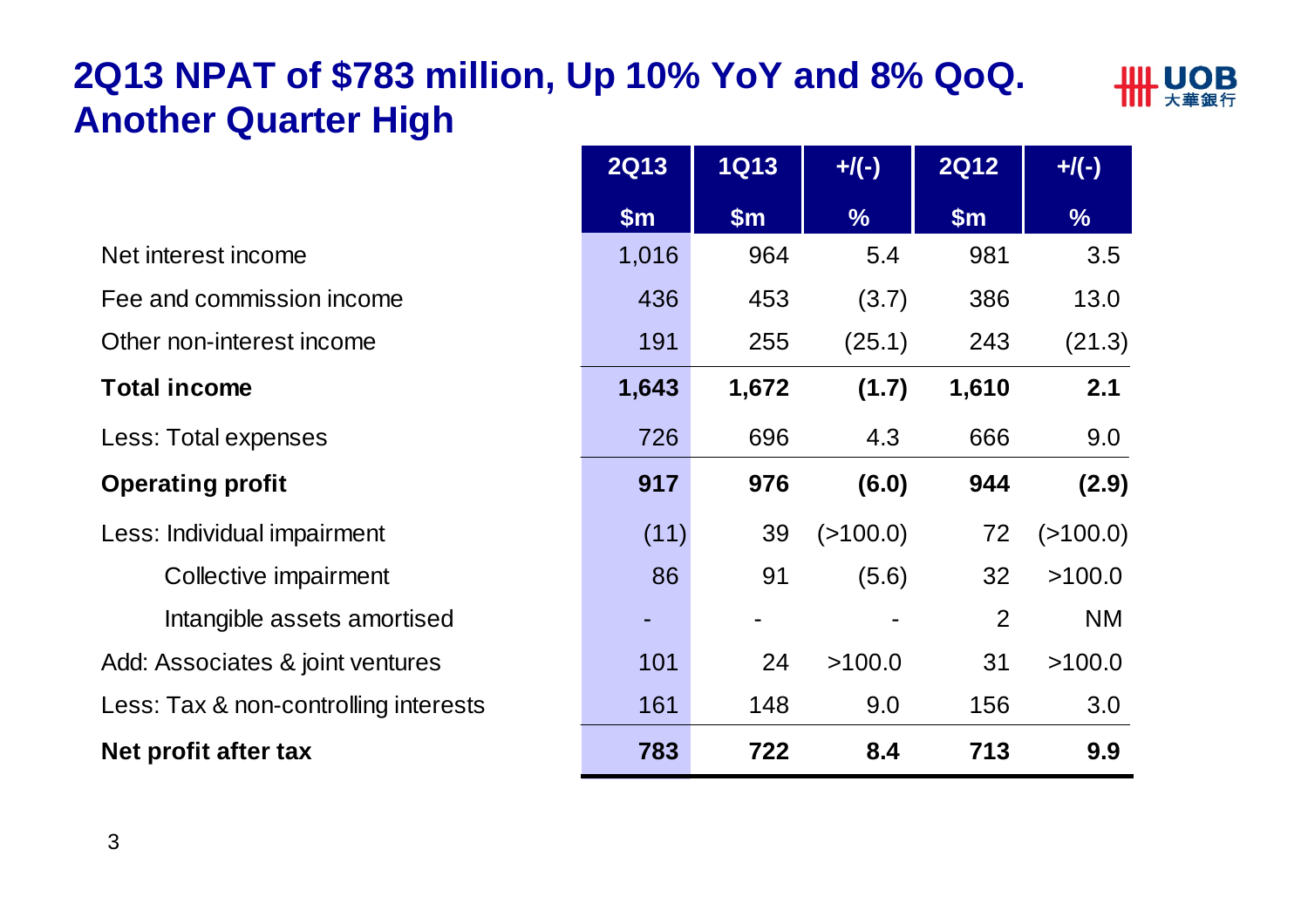#### **QoQ NII Up 5% Benefited from Loan Growth, with NIM Improved to 1.71%**



#### **Net Interest Income (NII) and Margin**

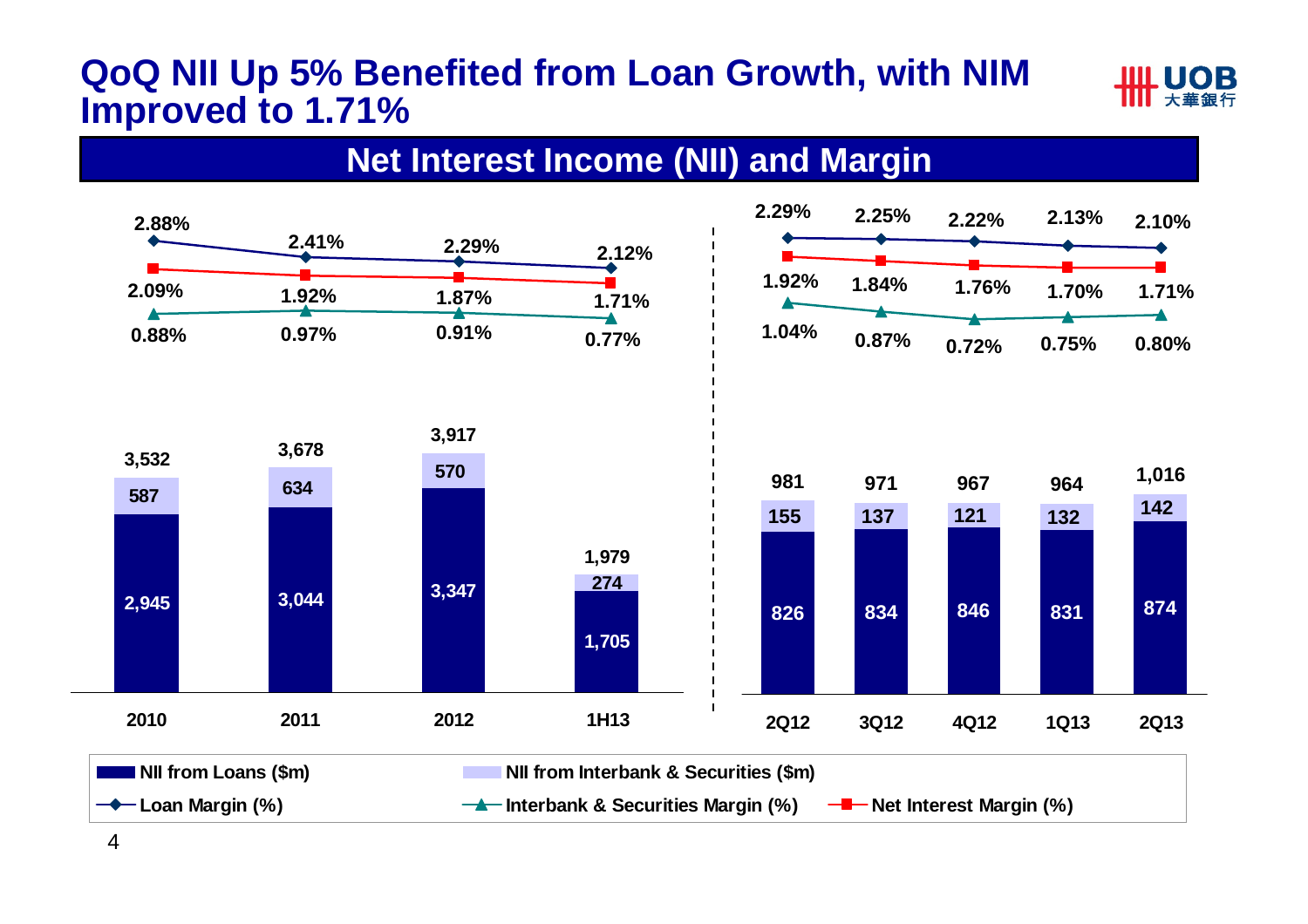#### **Strong Momentum in Fee Income**



#### **Non-Interest Income (Non-NII) and Non-NII Ratio**



Note: core income excluded gain on UOB Life and UIC for 2010.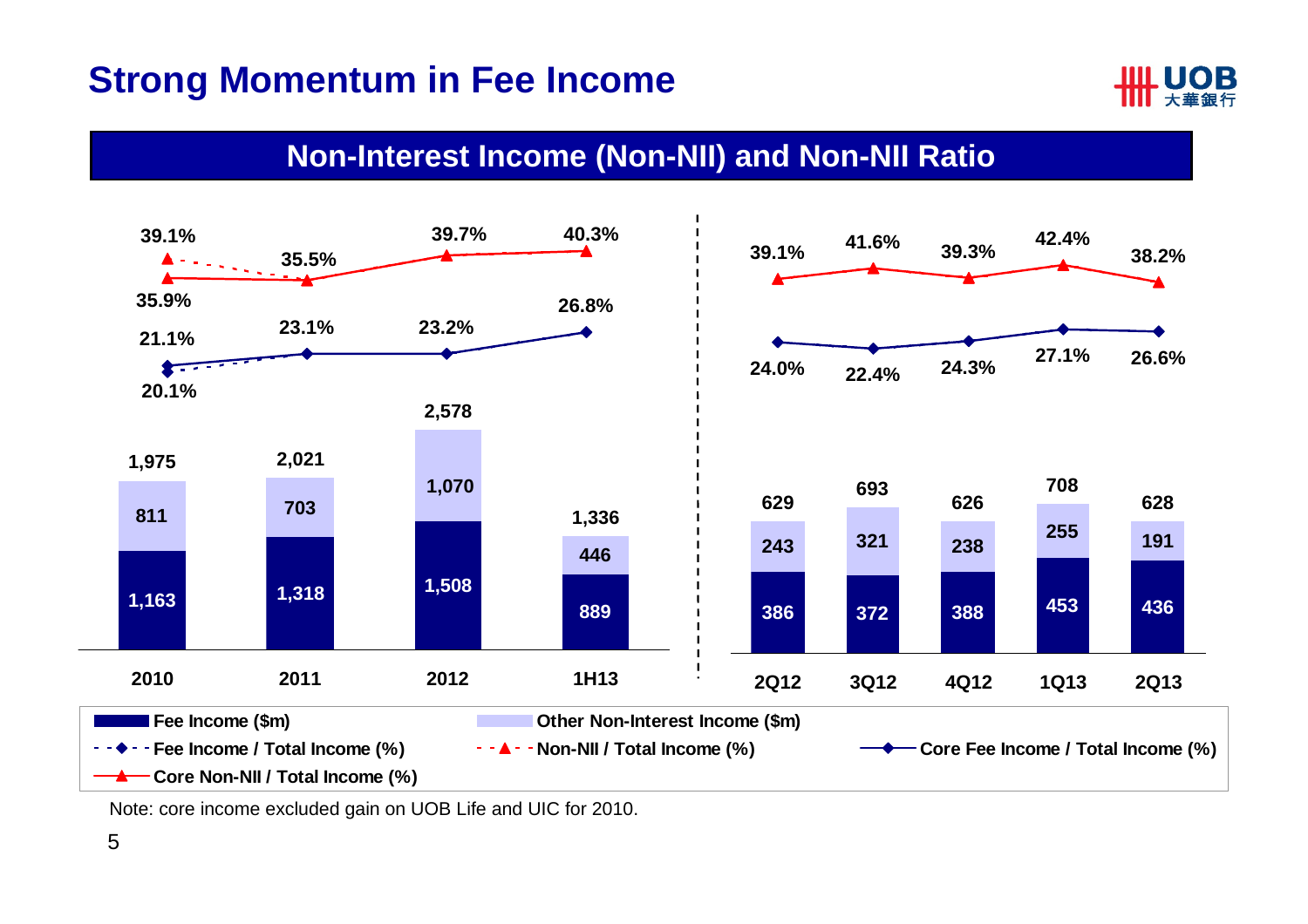### **Expenses in Support of Business Growth**



#### **Operating Expenses and Expense / Income Ratio**



Note: core income excluded gain on UOB Life and UIC for 2010.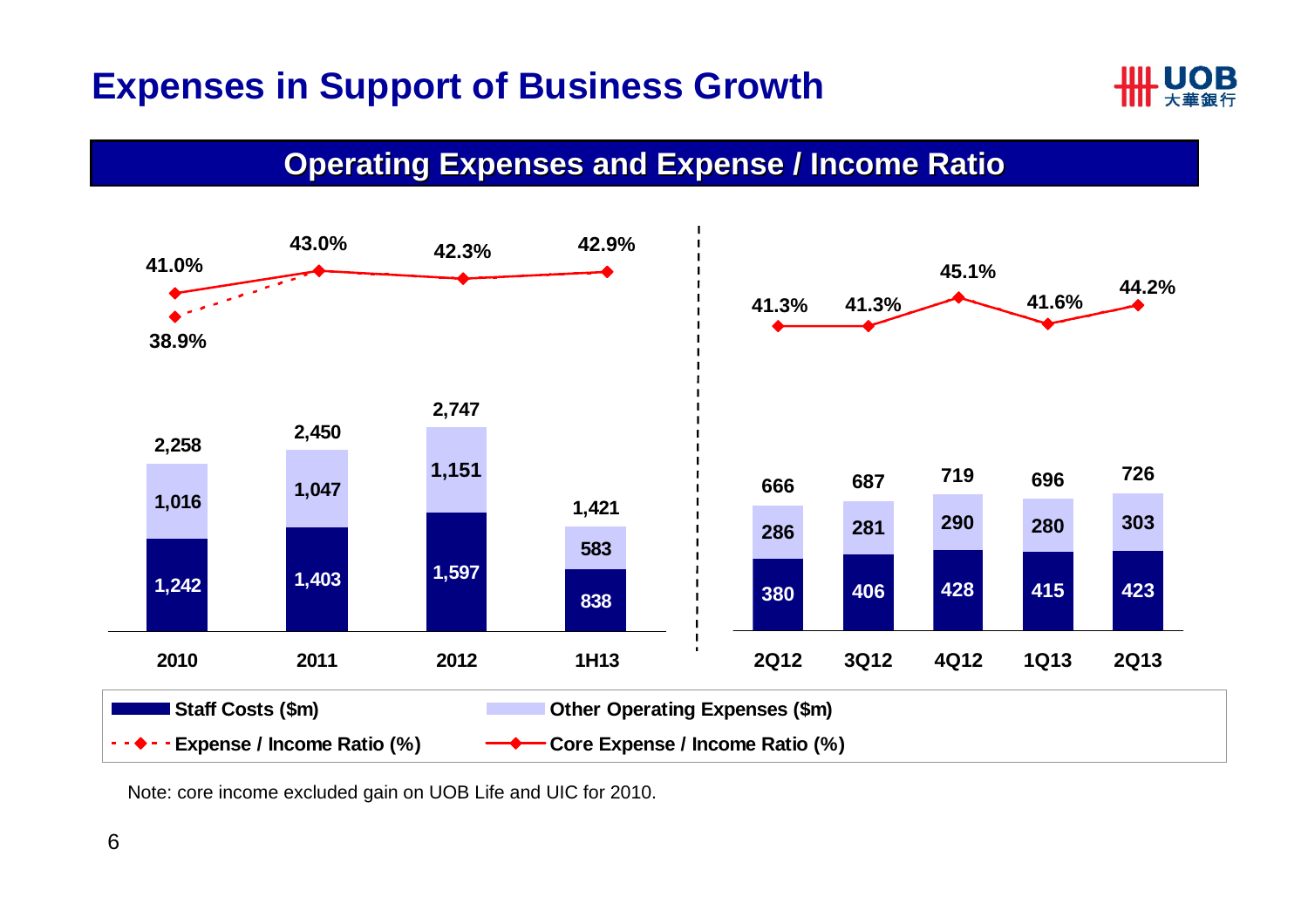#### **Total Credit Costs Remained Stable**



#### **Impairment Charges on Loans**

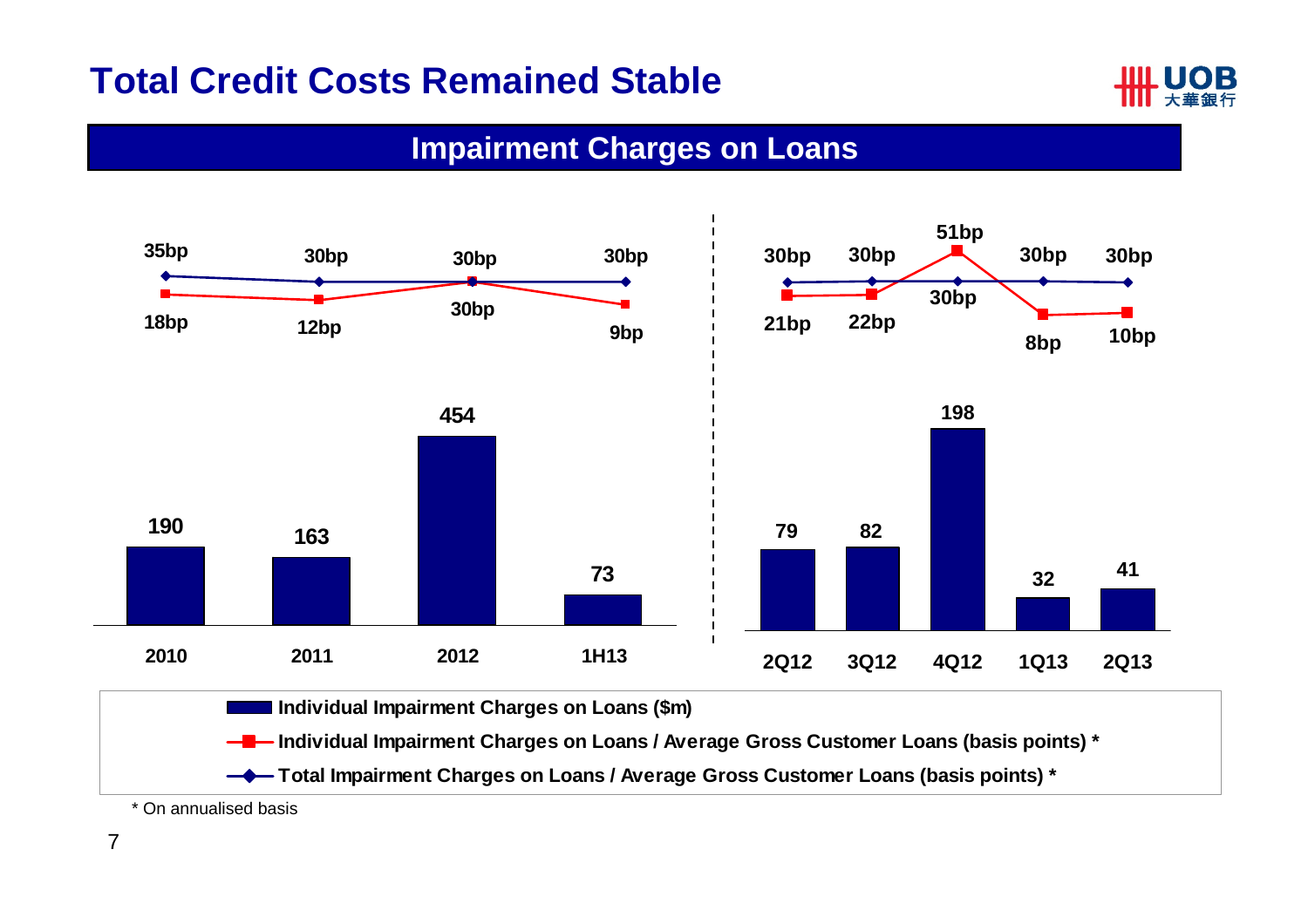#### **Performance by Business Segment**



|                                        |                |       |               | <b>1H13</b><br>$0\%$<br>12% |
|----------------------------------------|----------------|-------|---------------|-----------------------------|
|                                        | <b>1H13</b>    | 1H12  | $+$ /(-)      | 33%                         |
| <b>Segment Operating Profit</b>        | \$m\$          | \$m\$ | $\frac{0}{0}$ |                             |
| Group Retail (GR)                      | 619            | 575   | 7.7           | 55%                         |
| Group Wholesale (GW)                   | 1,045          | 1,027 | 1.8           |                             |
| Global Markets & Investment Mgt (GMIM) | 223            | 272   | (18.0)        | 1H12<br>1%                  |
| <b>Others</b>                          | $\overline{7}$ | 23    | (69.6)        | 15%                         |
| <b>Total</b>                           | 1,894          | 1,897 | (0.2)         | 30%                         |

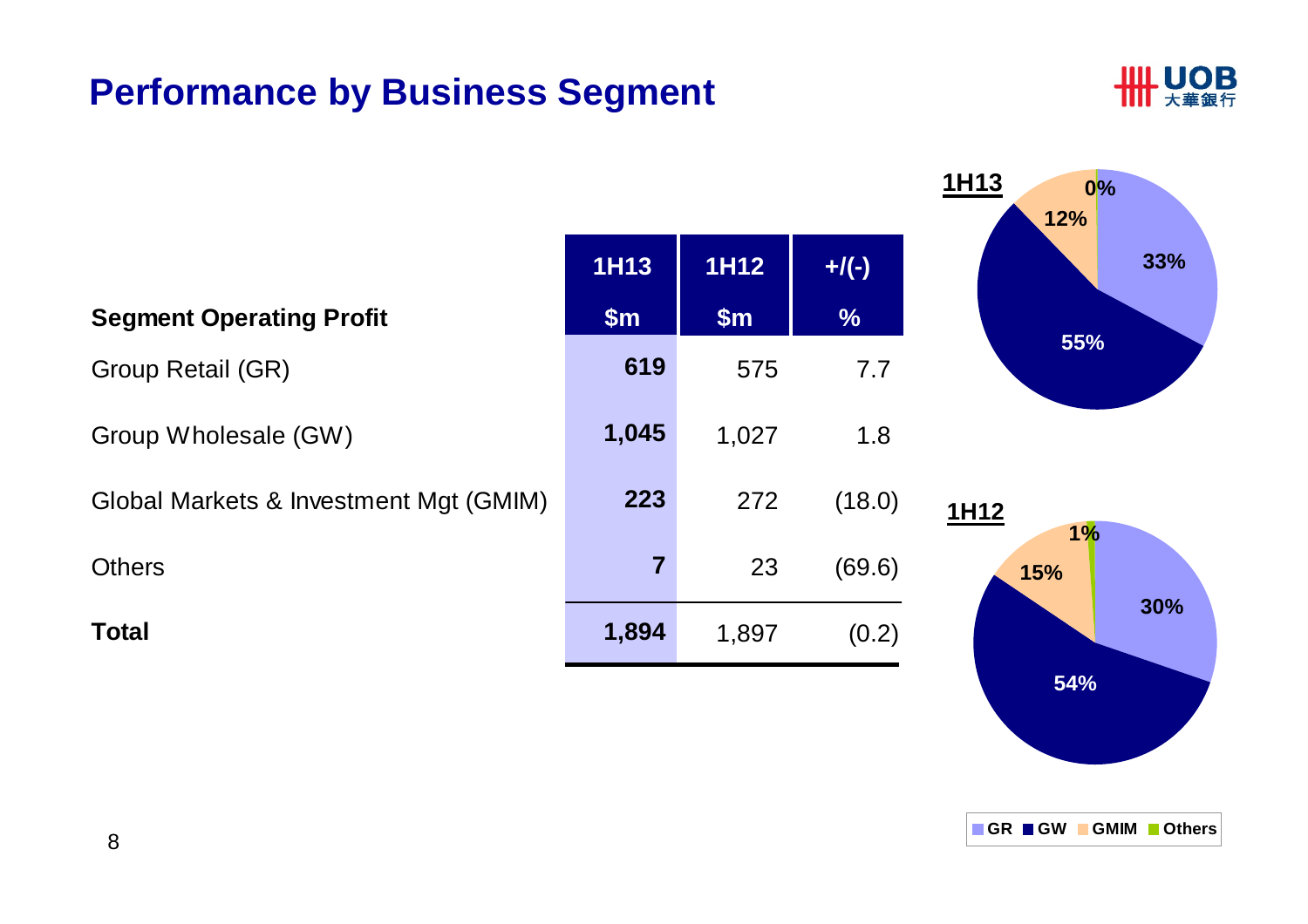#### **Strong Regional Performance, Operating Profit rose 9% YoY. Overseas Contribution at 42%.**

| <b>Operating</b><br><b>Profit</b> | <b>1H13</b><br>$\mathsf{Sm}$ | <b>1H12</b><br>$\mathsf{Sm}$ | $+$ /(-)<br>$\%$ | At<br>constant<br><b>FX</b> rate<br>$+$ /(-)<br>$\frac{0}{0}$ |
|-----------------------------------|------------------------------|------------------------------|------------------|---------------------------------------------------------------|
| Singapore                         | 1,091                        | 1,133                        | (3.7)            | (3.7)                                                         |
| Regional:                         | 666                          | 617                          | 7.8              | 9.4                                                           |
| Malaysia                          | 309                          | 303                          | 1.9              | 3.2                                                           |
| <b>Thailand</b>                   | 109                          | 92                           | 17.9             | 14.4                                                          |
| Indonesia                         | 84                           | 106                          | (20.9)           | (15.3)                                                        |
| <b>Greater China</b>              | 165                          | 117                          | 41.3             | 41.6                                                          |
| <b>Others</b>                     | 137                          | 146                          | (6.8)            | (2.5)                                                         |
| Total                             | 1,894                        | 1,897                        | (0.2)            | 0.6                                                           |



IIIL UOB

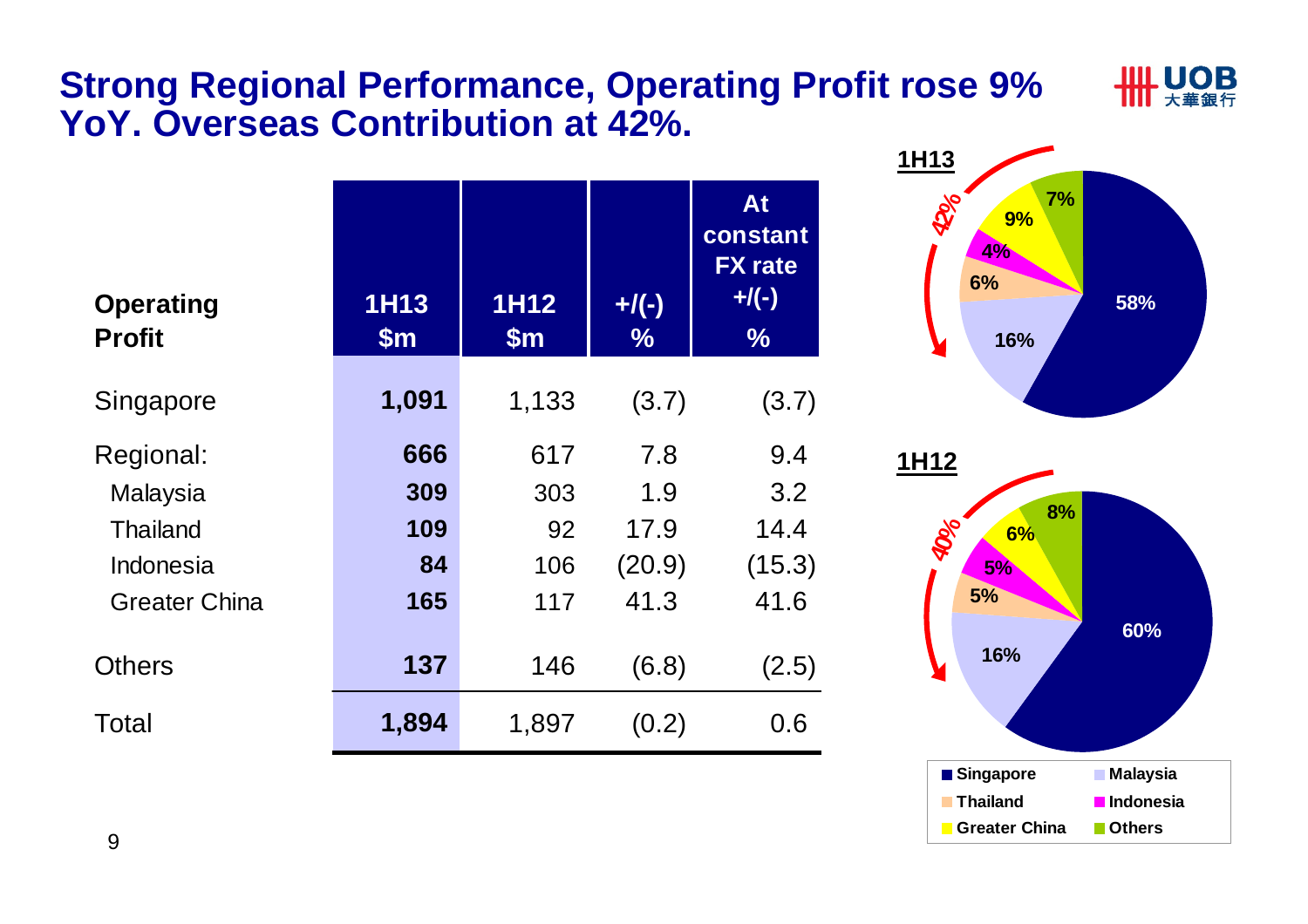# **Steady Loans Growth Continued**



|                      | <b>1H13</b>     | <b>1H12</b>     | $+/(-)$       | <b>2Q13</b>     | <b>1Q13</b> | $+$ /(-)      |
|----------------------|-----------------|-----------------|---------------|-----------------|-------------|---------------|
| <b>Gross Loans</b>   | \$ <sub>b</sub> | \$ <sub>b</sub> | $\frac{9}{6}$ | \$ <sub>b</sub> | \$b         | $\frac{0}{6}$ |
| Singapore            | 113.7           | 96.4            | 17.9          | 113.7           | 110.0       | 3.4           |
| Regional:            | 49.4            | 44.8            | 10.2          | 49.4            | 47.8        | 3.5           |
| Malaysia             | 24.4            | 22.2            | 10.0          | 24.4            | 23.9        | 2.2           |
| <b>Thailand</b>      | 9.2             | 7.9             | 16.6          | 9.2             | 9.2         | (0.6)         |
| Indonesia            | 5.9             | 5.8             | 2.2           | 5.9             | 5.7         | 3.3           |
| <b>Greater China</b> | 10.0            | 9.0             | 10.6          | 10.0            | 9.0         | 11.1          |
| <b>Others</b>        | 9.7             | 8.5             | 14.2          | 9.7             | 9.5         | 2.2           |
| Total                | 172.9           | 149.8           | 15.4          | 172.9           | 167.3       | 3.3           |
| <b>USD Loans</b>     | 22.5            | 19.2            | 17.2          | 22.5            | 20.2        | 11.4          |





10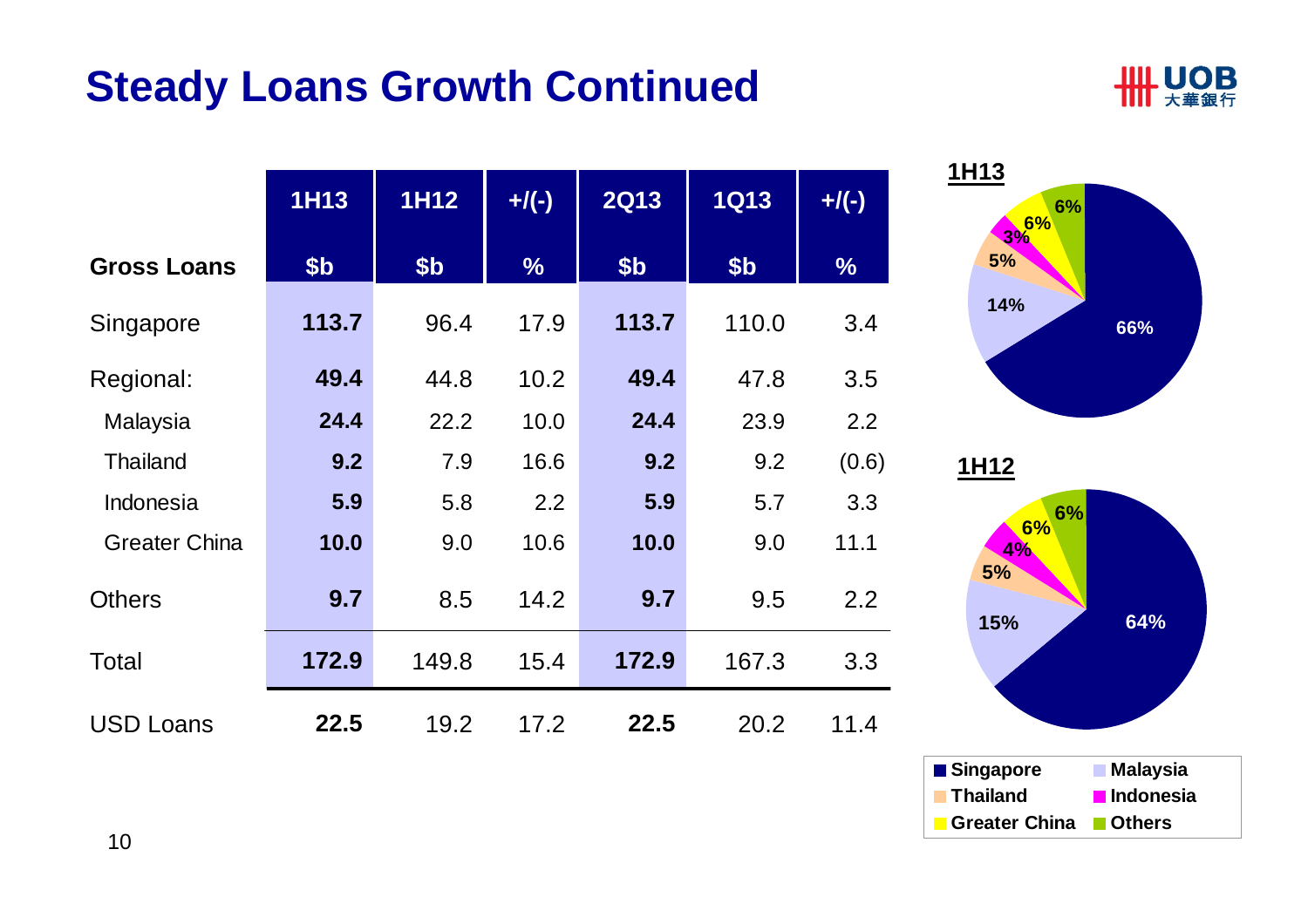# **Deposits Franchise Remained Strong**



|                                    | <b>1H13</b>     | 1H12  | $+/(-)$       | <b>2Q13</b>     | <b>1Q13</b>     | $+/(-)$       | 1H13 |
|------------------------------------|-----------------|-------|---------------|-----------------|-----------------|---------------|------|
| <b>Customer</b><br><b>Deposits</b> | \$ <sub>b</sub> | \$b   | $\frac{1}{2}$ | \$ <sub>b</sub> | \$ <sub>b</sub> | $\frac{0}{6}$ |      |
| Singapore                          | 128.4           | 112.9 | 13.7          | 128.4           | 129.3           | (0.7)         |      |
| Regional:                          | 50.9            | 46.8  | 8.7           | 50.9            | 50.4            | 1.0           |      |
| Malaysia                           | 26.2            | 24.2  | 8.1           | 26.2            | 26.5            | (1.3)         |      |
| <b>Thailand</b>                    | 9.1             | 6.8   | 34.0          | 9.1             | 8.6             | 5.8           |      |
| Indonesia                          | 6.1             | 6.2   | (2.1)         | 6.1             | 6.2             | (2.6)         | 1H1  |
| <b>Greater China</b>               | 9.6             | 9.6   | (0.5)         | 9.6             | 9.0             | 5.8           |      |
| <b>Others</b>                      | 9.7             | 9.1   | 6.8           | 9.7             | 8.6             | 12.6          |      |
| Total                              | 189.0           | 168.8 | 12.0          | 189.0           | 188.3           | 0.4           |      |
| <b>USD Deposits</b>                | 25.2            | 19.9  | 26.9          | 25.2            | 23.3            | 8.5           |      |
| USD LDR $(%)$                      | 88.2            | 95.2  | (7.0)%pt      | 88.2            | 85.7            | $2.5%$ pt     |      |





11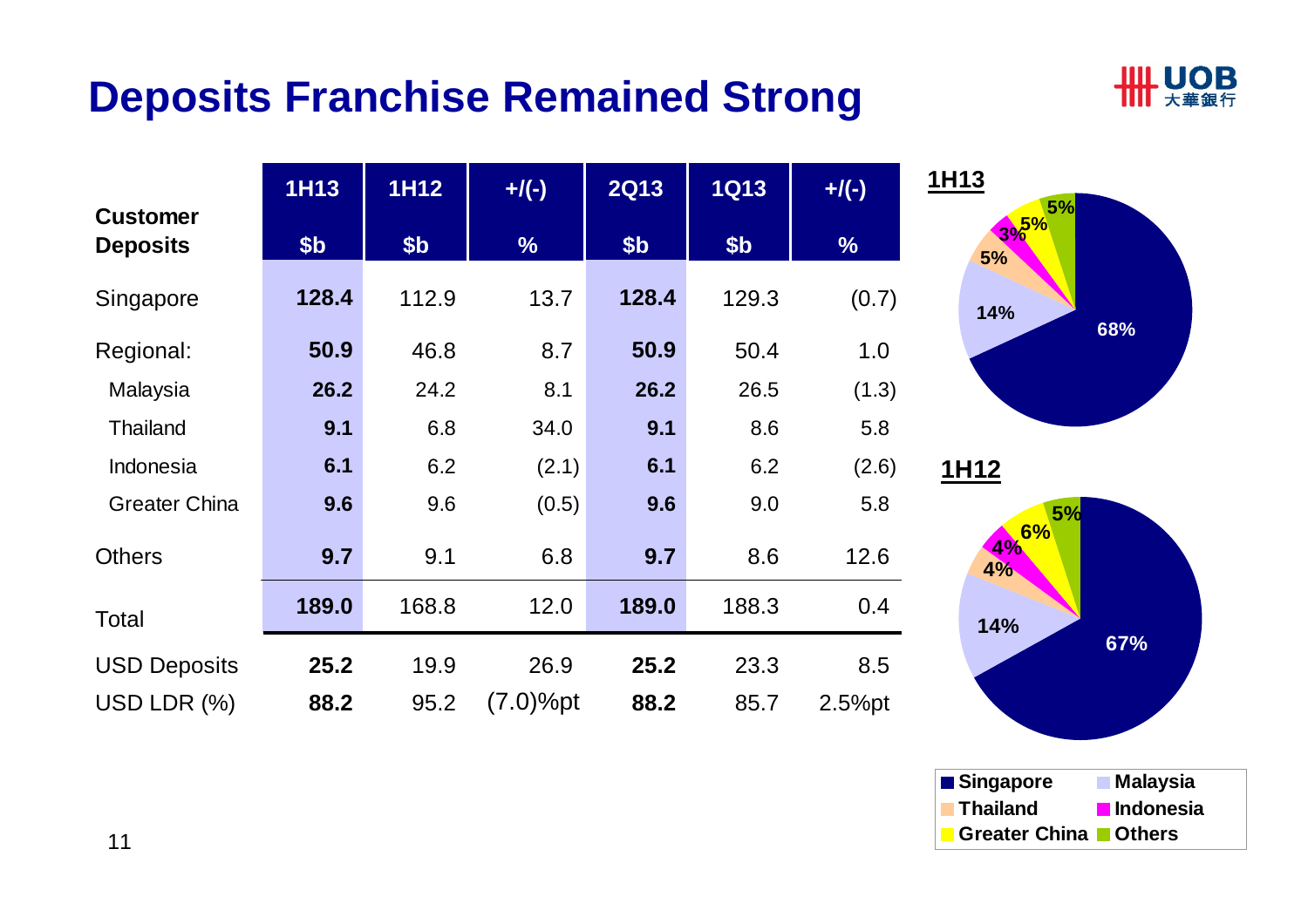### **Healthy Liquidity Position**



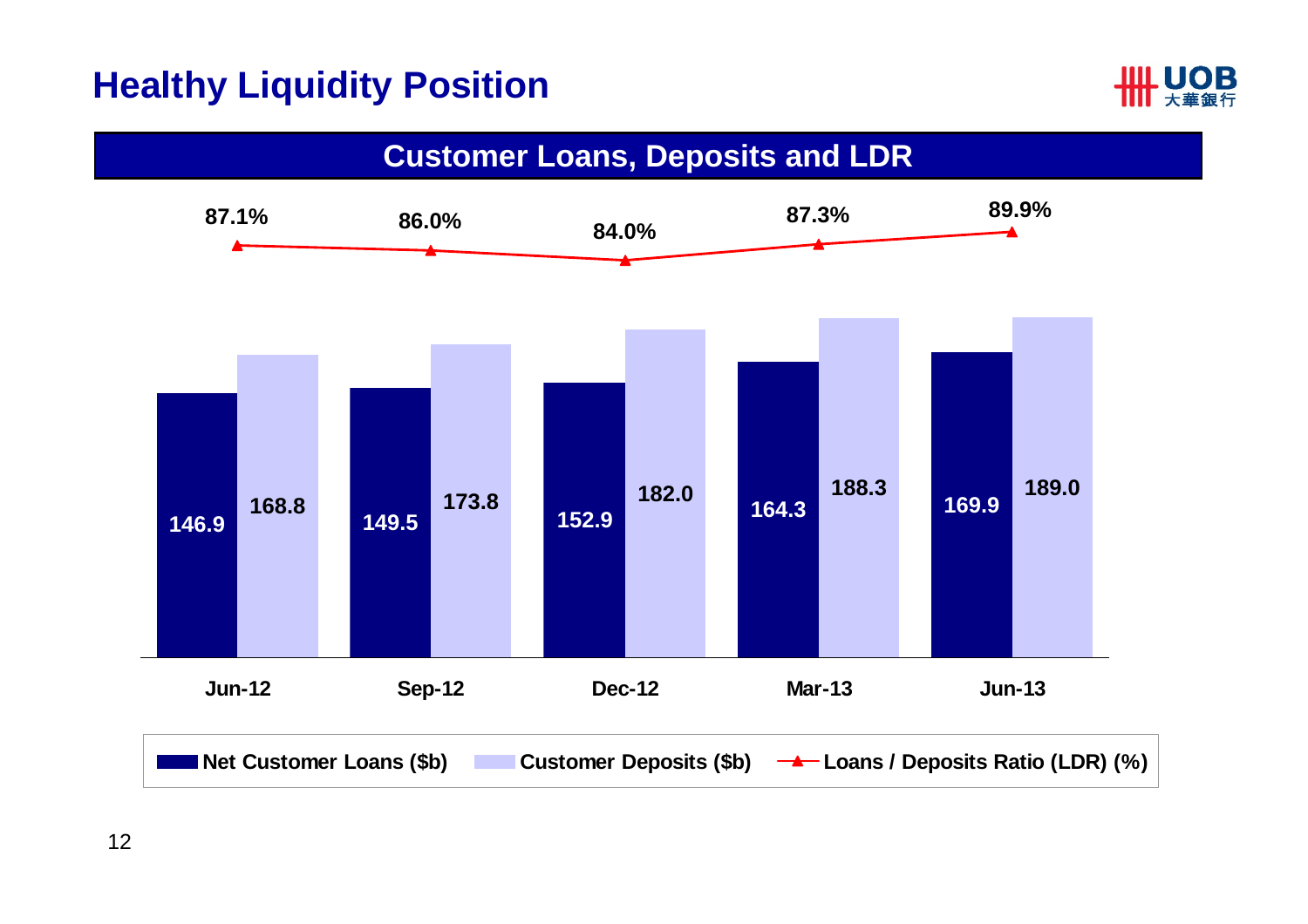### **Robust Credit Quality; NPL Ratio Improved to 1.2%**



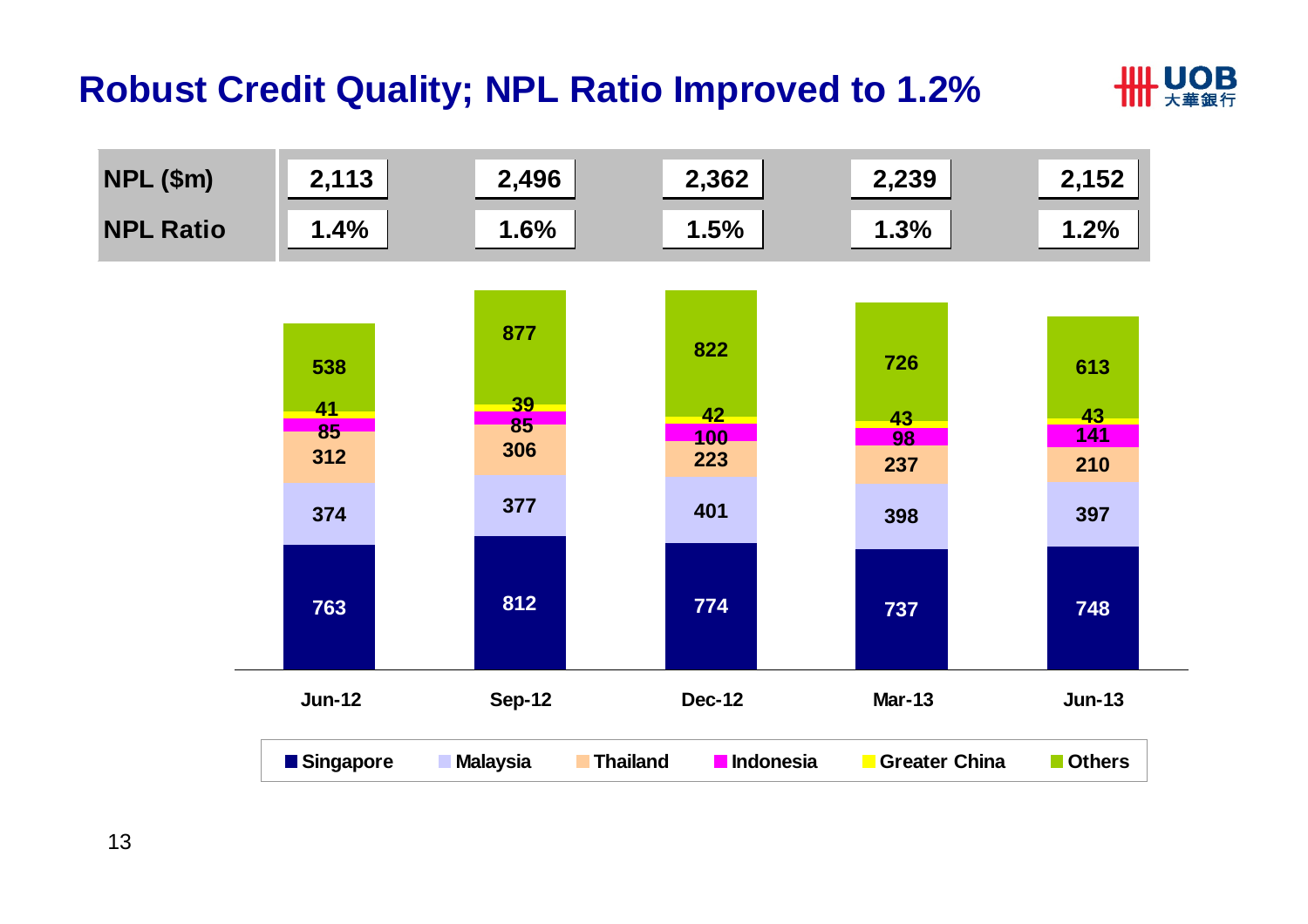## **Strong Impairment Coverage**



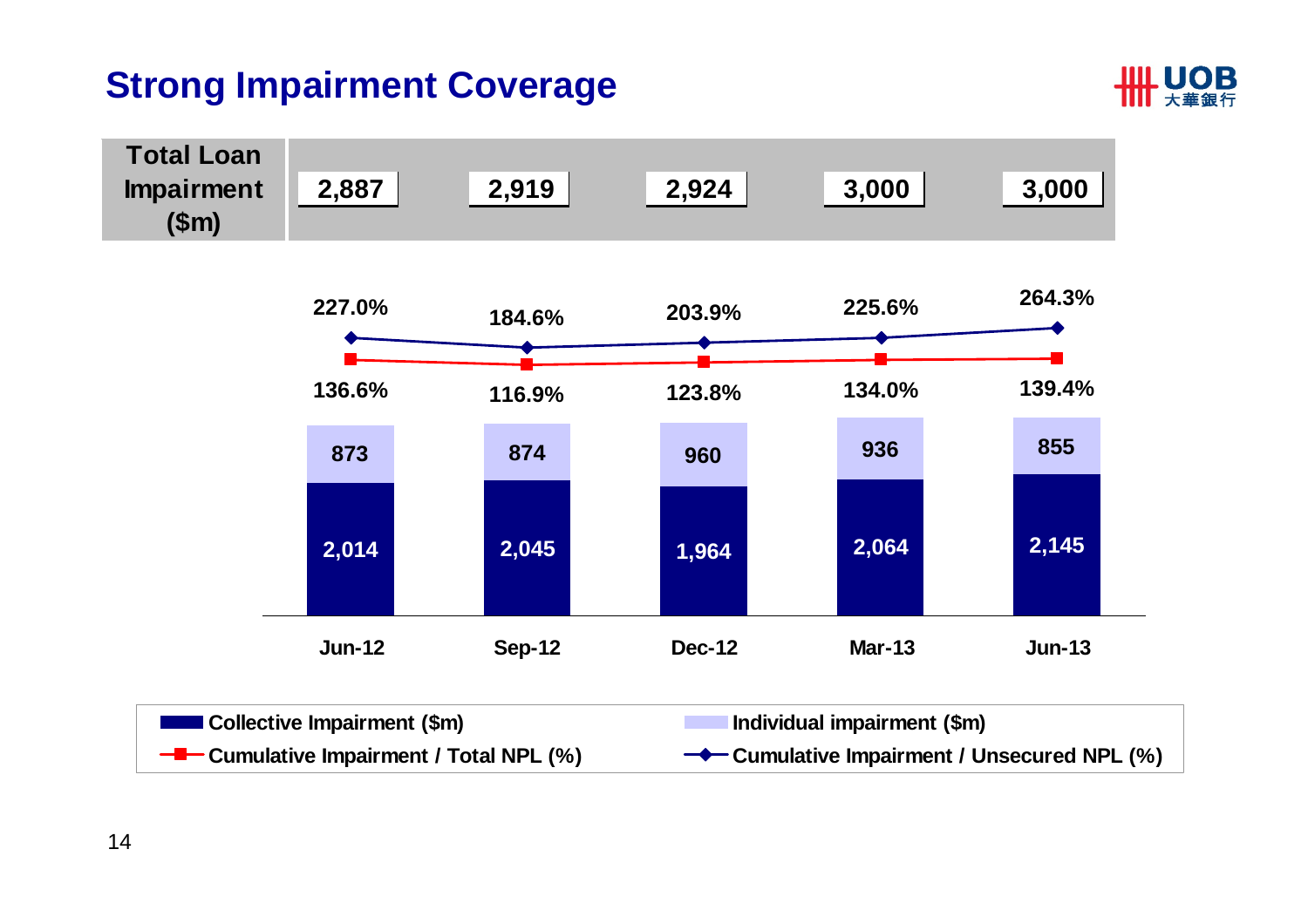# **Capital Ratios Remained Strong**





Note: With effect from 1 Jan 2013, the Group adopted Basel III framework for its CAR computation in accordance with the revised MAS Notice 637. \* Common Equity Tier 1 (CET1) capital is mandated under MAS Notice 637 with effect from 1 Jan 2013.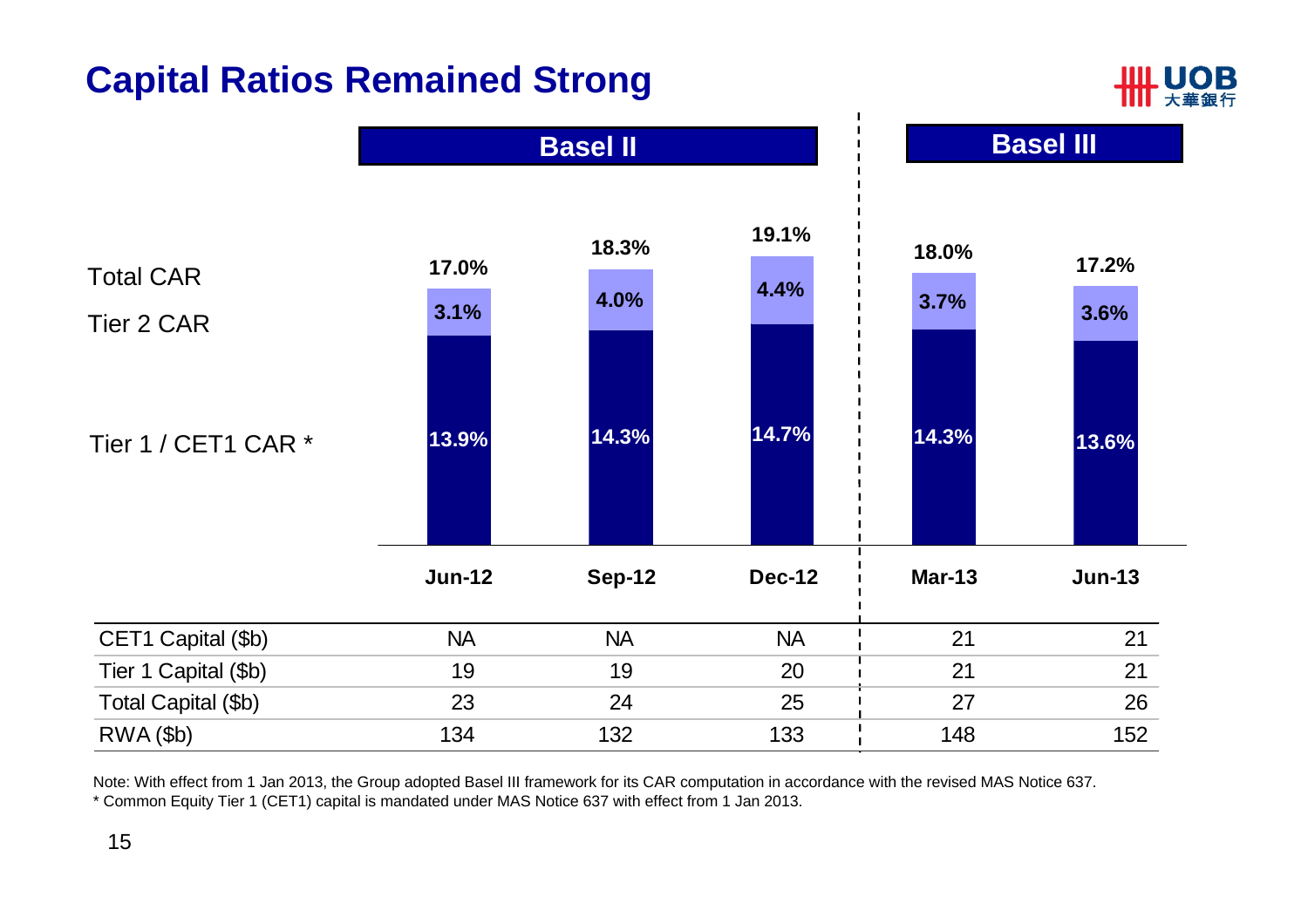#### **Interim Dividend Maintained**



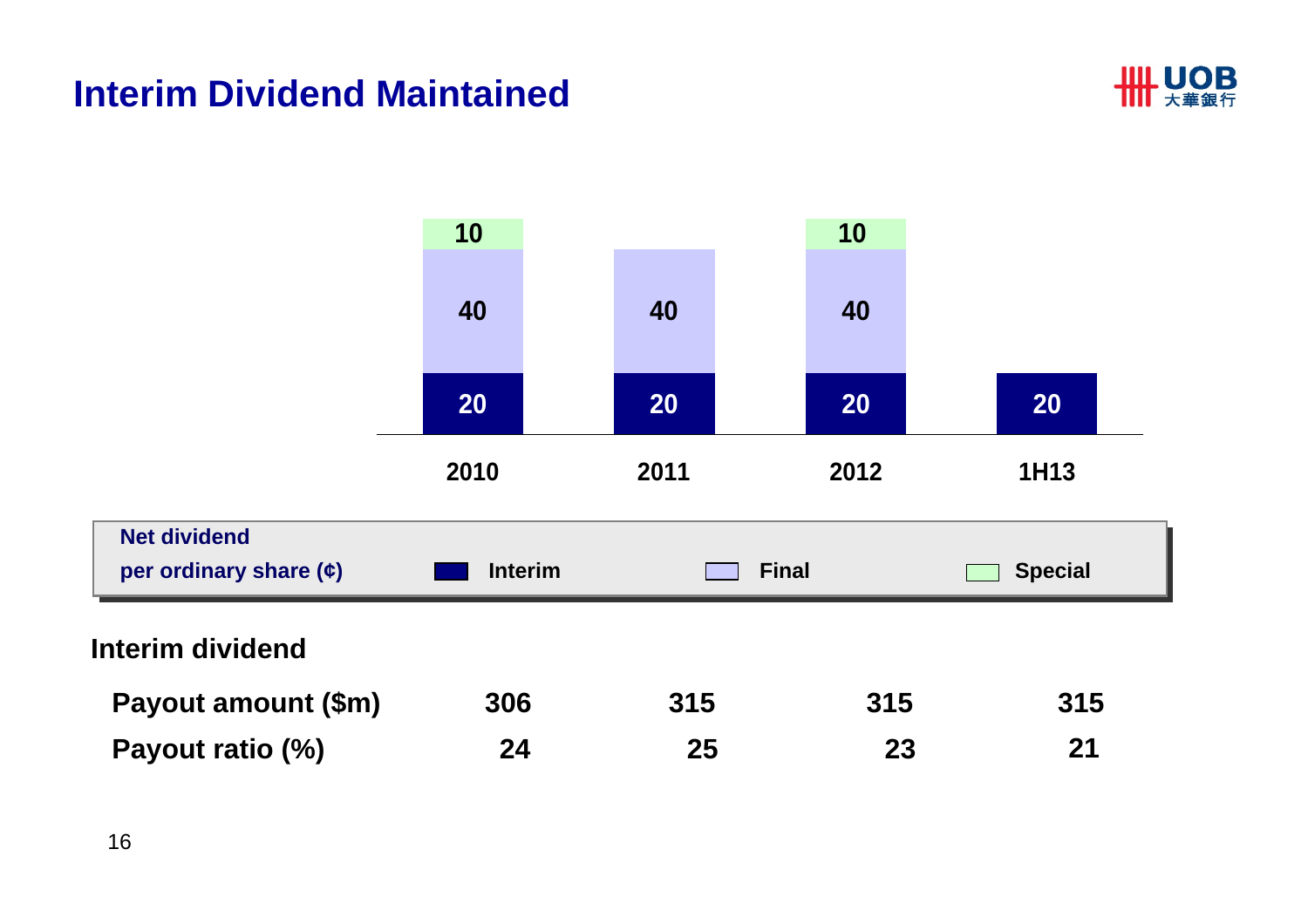## **Singapore – Summarised Income Statement**



|                                  | <b>1H13</b>   | <b>1H12</b>   | $+$ /(-)      | <b>2Q13</b>   | <b>1Q13</b>   | $+$ /(-)      |
|----------------------------------|---------------|---------------|---------------|---------------|---------------|---------------|
|                                  | $\mathsf{Sm}$ | $\mathsf{Sm}$ | $\frac{0}{6}$ | $\mathsf{Sm}$ | $\mathsf{Sm}$ | $\frac{9}{6}$ |
| Net interest income              | 1,034         | 1,075         | (3.9)         | 532           | 502           | 6.0           |
| Fee and commission income        | 569           | 468           | 21.7          | 269           | 300           | (10.2)        |
| Other non-interest income        | 254           | 349           | (27.3)        | 118           | 136           | (12.9)        |
| <b>Total income</b>              | 1,856         | 1,892         | (1.9)         | 919           | 937           | (1.9)         |
| Less: Total expenses             | 765           | 758           | 0.9           | 388           | 378           | 2.7           |
| <b>Operating profit</b>          | 1,091         | 1,133         | (3.7)         | 532           | 560           | (5.0)         |
| Less: Total impairment charges   | 64            | 80            | (19.6)        | 25            | 40            | (38.1)        |
| Add: Associates & joint ventures | 106           | 37            | >100.0        | 88            | 19            | >100.0        |
| <b>Profit before tax</b>         | 1,133         | 1,090         | 3.9           | 595           | 539           | 10.4          |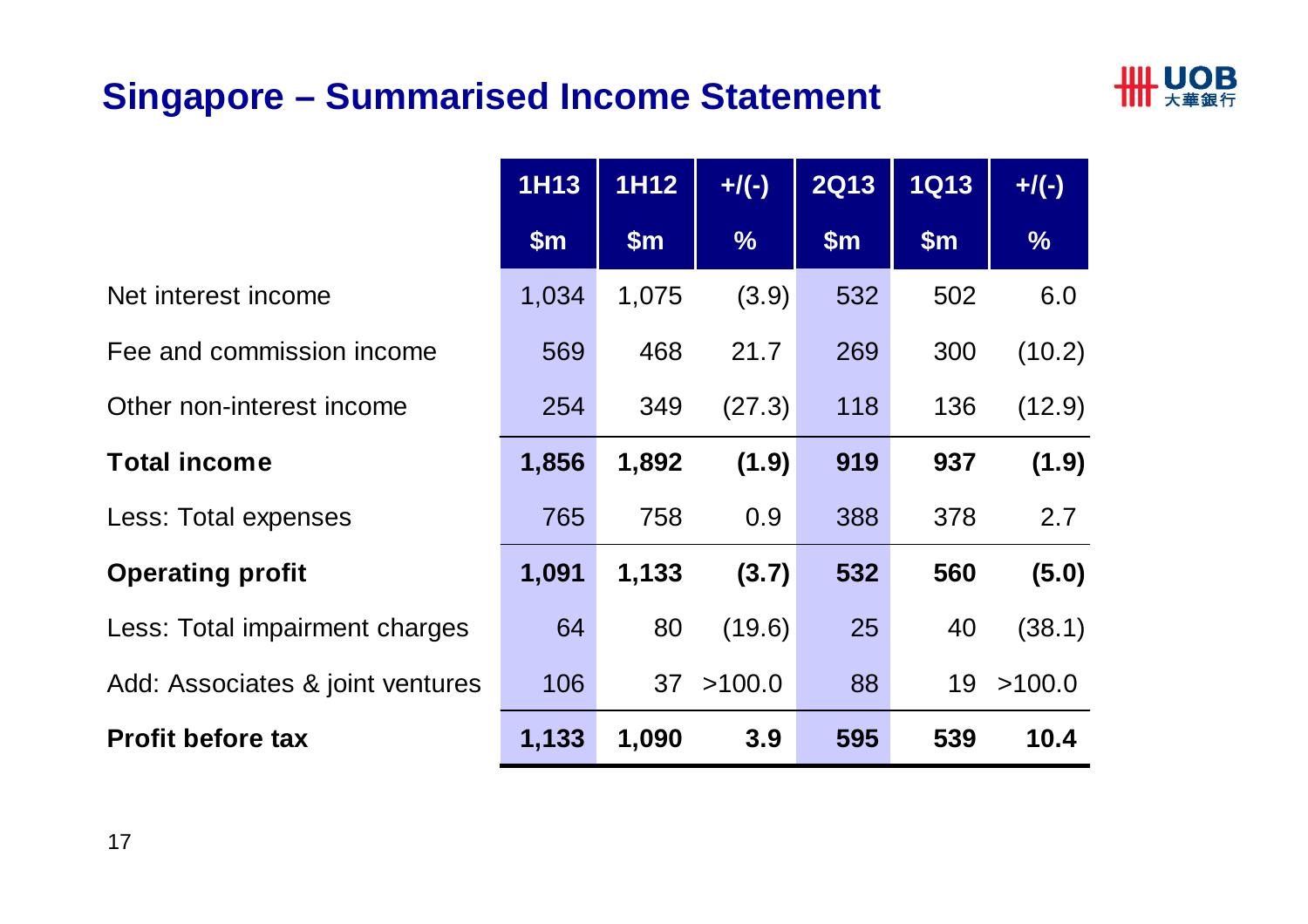### **Singapore – Key Financial Indicators**



|                            | <b>1H13</b>   | <b>1H12</b>   | $+$ /(-) | <b>2Q13</b>   | <b>1Q13</b>   | $+$ /(-)  |
|----------------------------|---------------|---------------|----------|---------------|---------------|-----------|
|                            | $\frac{9}{6}$ | $\frac{0}{0}$ | % pt     | $\frac{0}{6}$ | $\frac{9}{6}$ | % pt      |
| Net interest margin        | 1.30          | 1.59          | (0.29)   | 1.31          | 1.29          | 0.02      |
| Non-NII / Total income     | 44.3          | 43.2          | 1.1      | 42.1          | 46.5          | (4.4)     |
| Expense / Total income     | 41.2          | 40.1          | 1.1      | 42.2          | 40.3          | 1.9       |
| Customer loans (net) - \$b | 111.9         | 94.6          | 18.3%    | 111.9         | 108.2         | 3.4%      |
| Customer deposits - \$b    | 128.4         | 112.9         | 13.7%    | 128.4         | 129.3         | $(0.7\%)$ |
| Loans / Deposits           | 87.2          | 83.8          | 3.4      | 87.2          | 83.7          | 3.5       |
| <b>NPL</b> ratio           | 0.7           | 0.8           | (0.1)    | 0.7           | 0.7           |           |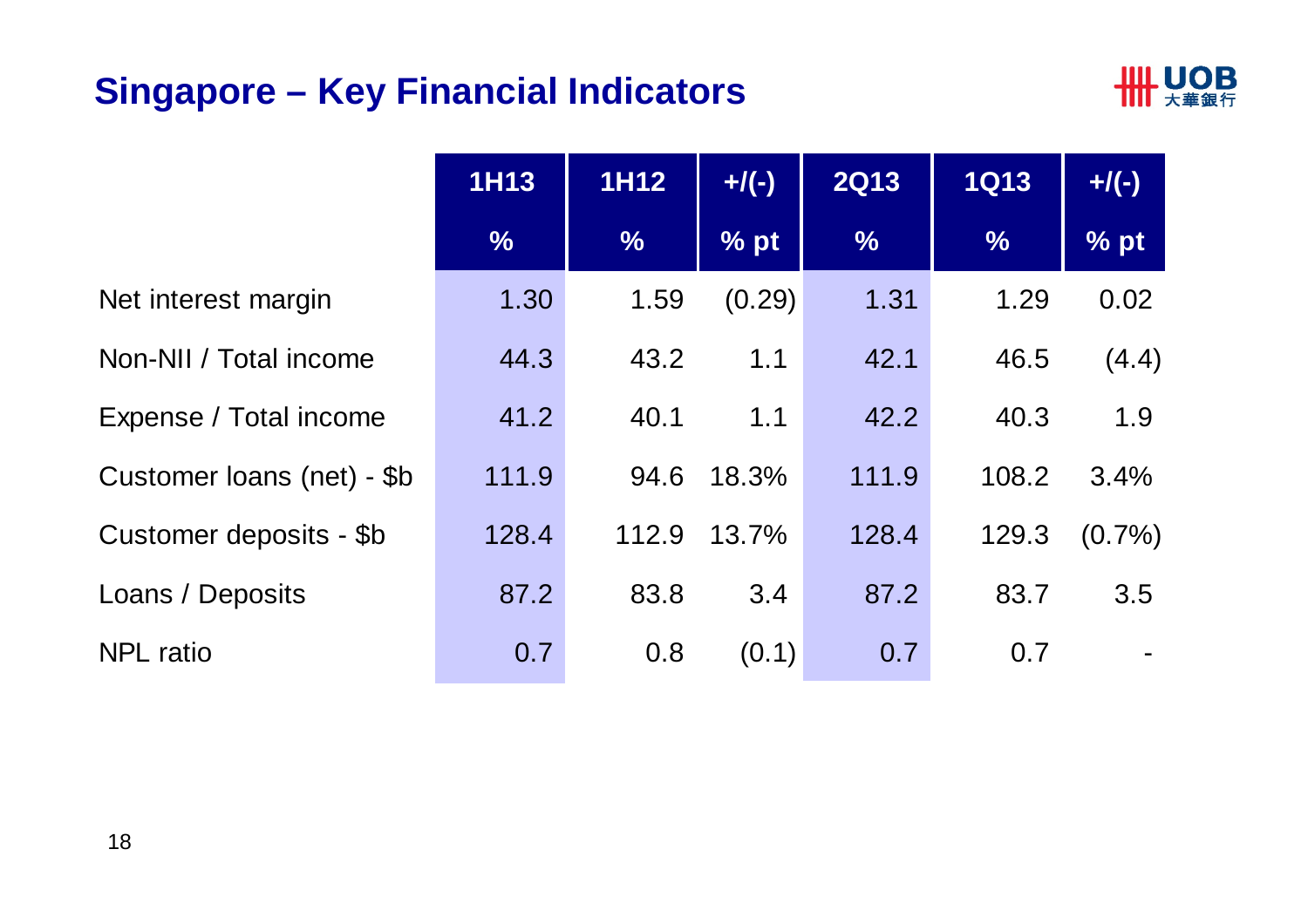#### **Malaysia – Summarised Income Statement**



|                                  | <b>1H13</b> | <b>1H12</b> | $+$ /(-)      | <b>2Q13</b> | <b>1Q13</b> | $+$ /(-)      |
|----------------------------------|-------------|-------------|---------------|-------------|-------------|---------------|
|                                  | RM'm        | RM'm        | $\frac{0}{6}$ | <b>RM'm</b> | RM'm        | $\frac{1}{2}$ |
| Net interest income              | 783         | 735         | 6.5           | 399         | 384         | 3.9           |
| Fee and commission income        | 250         | 242         | 3.3           | 131         | 119         | 10.1          |
| Other non-interest income        | 134         | 118         | 13.6          | 76          | 58          | 31.0          |
| <b>Total income</b>              | 1,167       | 1,095       | 6.6           | 606         | 561         | 8.0           |
| Less: Total expenses             | 400         | 352         | 13.6          | 208         | 192         | 8.3           |
| <b>Operating profit</b>          | 767         | 743         | 3.2           | 398         | 369         | 7.9           |
| Less: Total impairment charges   | 138         | 112         | 23.2          | 75          | 63          | 19.0          |
| Add: Associates & joint ventures | 46          | 32          | 43.8          | 32          |             | 14 > 100.0    |
| <b>Profit before tax</b>         | 675         | 663         | 1.8           | 355         | 320         | 10.9          |
| Profit before tax (\$m)          | 272         | 270         | 1.0           | 144         | 128         | 12.5          |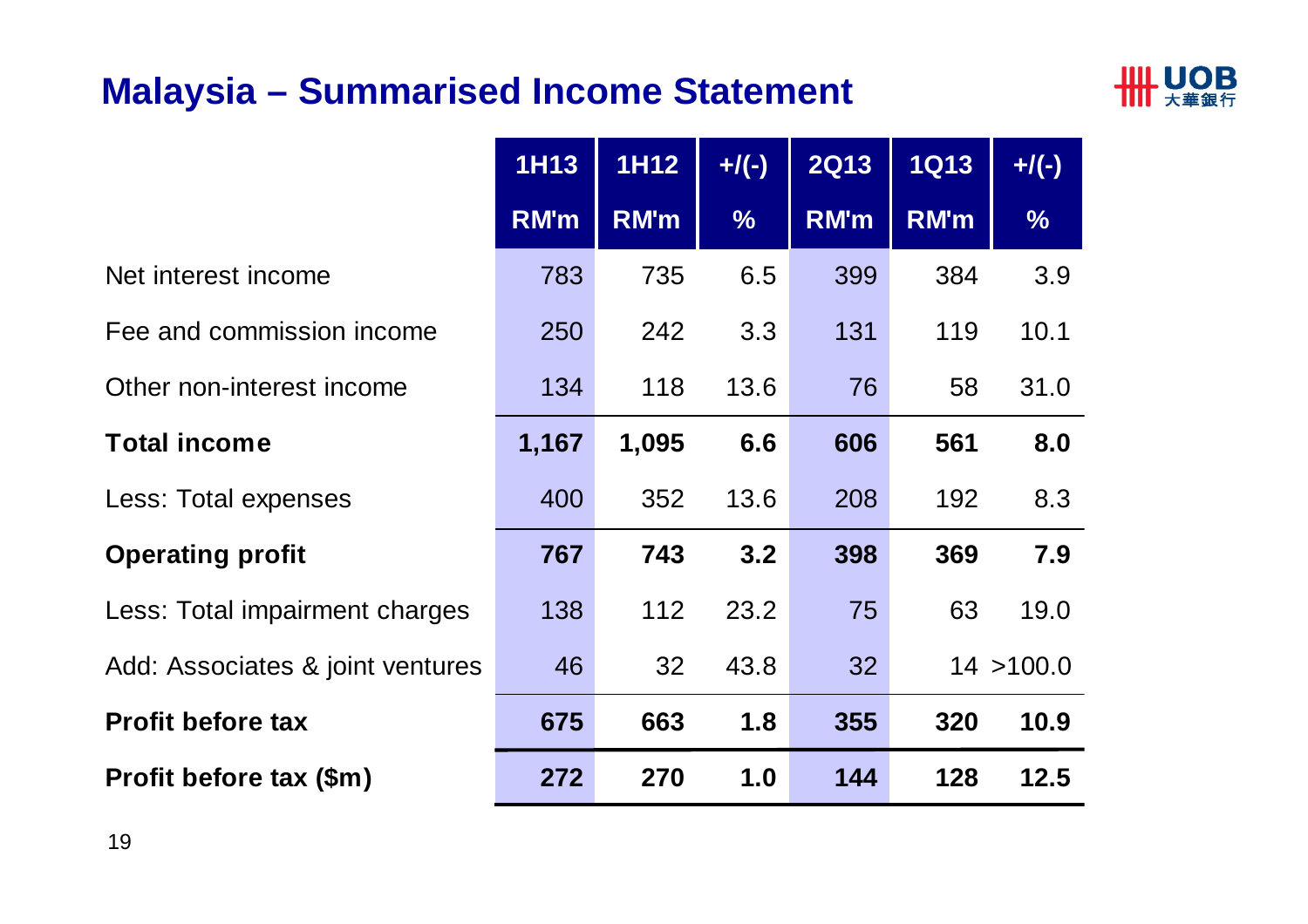#### **Malaysia – Key Financial Indicators**



|                             | <b>1H13</b>   | <b>1H12</b>   | $+$ /(-)       | <b>2Q13</b>   | <b>1Q13</b>   | $+$ /(-)  |
|-----------------------------|---------------|---------------|----------------|---------------|---------------|-----------|
|                             | $\frac{0}{6}$ | $\frac{0}{0}$ | % pt           | $\frac{0}{6}$ | $\frac{9}{6}$ | % pt      |
| Net interest margin         | 2.11          | 2.22          | (0.11)         | 2.14          | 2.08          | 0.06      |
| Non-NII / Total income      | 32.9          | 32.9          | $\blacksquare$ | 34.2          | 31.6          | 2.6       |
| Expense / Total income      | 34.3          | 32.1          | 2.2            | 34.3          | 34.2          | 0.1       |
| Customer loans (net) - RM'b | 60.2          | 54.7          | 10.1%          | 60.2          | 58.5          | 2.8%      |
| Customer deposits - RM'b    | 65.8          | 60.8          | 8.2%           | 65.8          | 66.2          | $(0.7\%)$ |
| Loans / Deposits            | 91.5          | 89.9          | 1.6            | 91.5          | 88.4          | 3.1       |
| <b>NPL</b> ratio            | 1.6           | 1.7           | (0.1)          | 1.6           | 1.7           | (0.1)     |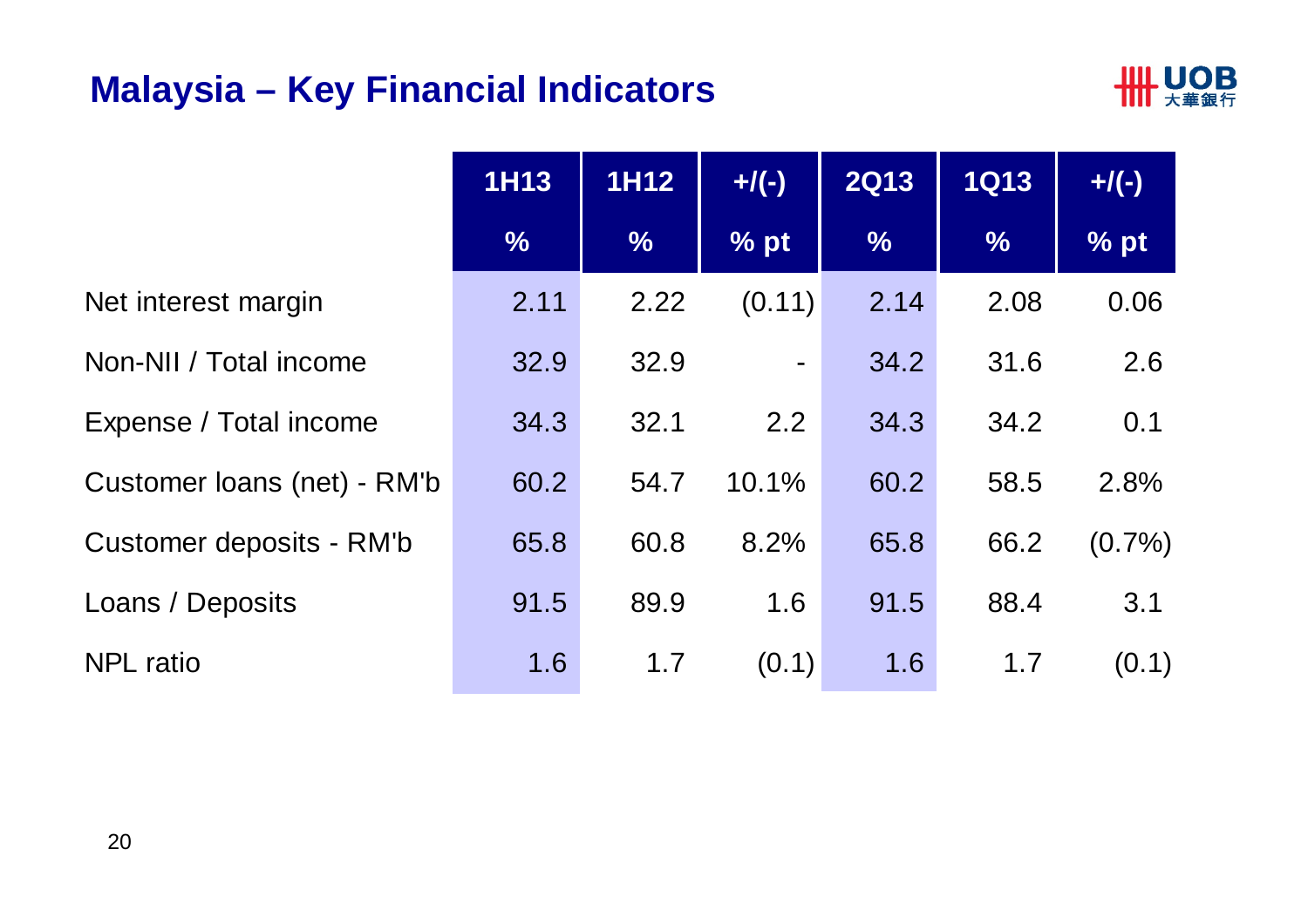#### **Thailand – Summarised Income Statement**



|      | <b>1H13</b>  | <b>1H12</b>  | $+$ /(-)      | <b>2Q13</b>  | <b>1Q13</b>  | $+$ /(-)           |
|------|--------------|--------------|---------------|--------------|--------------|--------------------|
|      | <b>THB'm</b> | <b>THB'm</b> | $\frac{0}{6}$ | <b>THB'm</b> | <b>THB'm</b> | $\frac{0}{6}$      |
|      | 5,530        | 4,724        | 17.1          | 2,803        | 2,727        | 2.8                |
| ıе   | 1,881        | 1,412        | 33.2          | 988          | 893          | 10.6               |
|      | 72           | 218          | (67.0)        | (45)         |              | $117$ ( $>100.0$ ) |
|      | 7,483        | 6,354        | 17.8          | 3,746        | 3,737        | 0.2                |
|      | 4,882        | 4,080        | 19.7          | 2,590        | 2,292        | 13.0               |
|      | 2,601        | 2,274        | 14.4          | 1,156        | 1,445        | (20.0)             |
| rges | 762          | 983          | (22.5)        | 327          | 435          | (24.8)             |
|      | 1,839        | 1,291        | 42.4          | 829          | 1,010        | (17.9)             |
|      | 77           | 52           | 46.8          | 35           | 42           | (18.1)             |

Net interest income

Fee and commission incom

Other non-interest income

#### **Total income 7,483 6,354 17.8 3,746 3,737 0.2**

Less: Total expenses

#### **Operating profit**

Less: Total impairment char

#### **Profit before tax**

**Profit before tax (\$m)**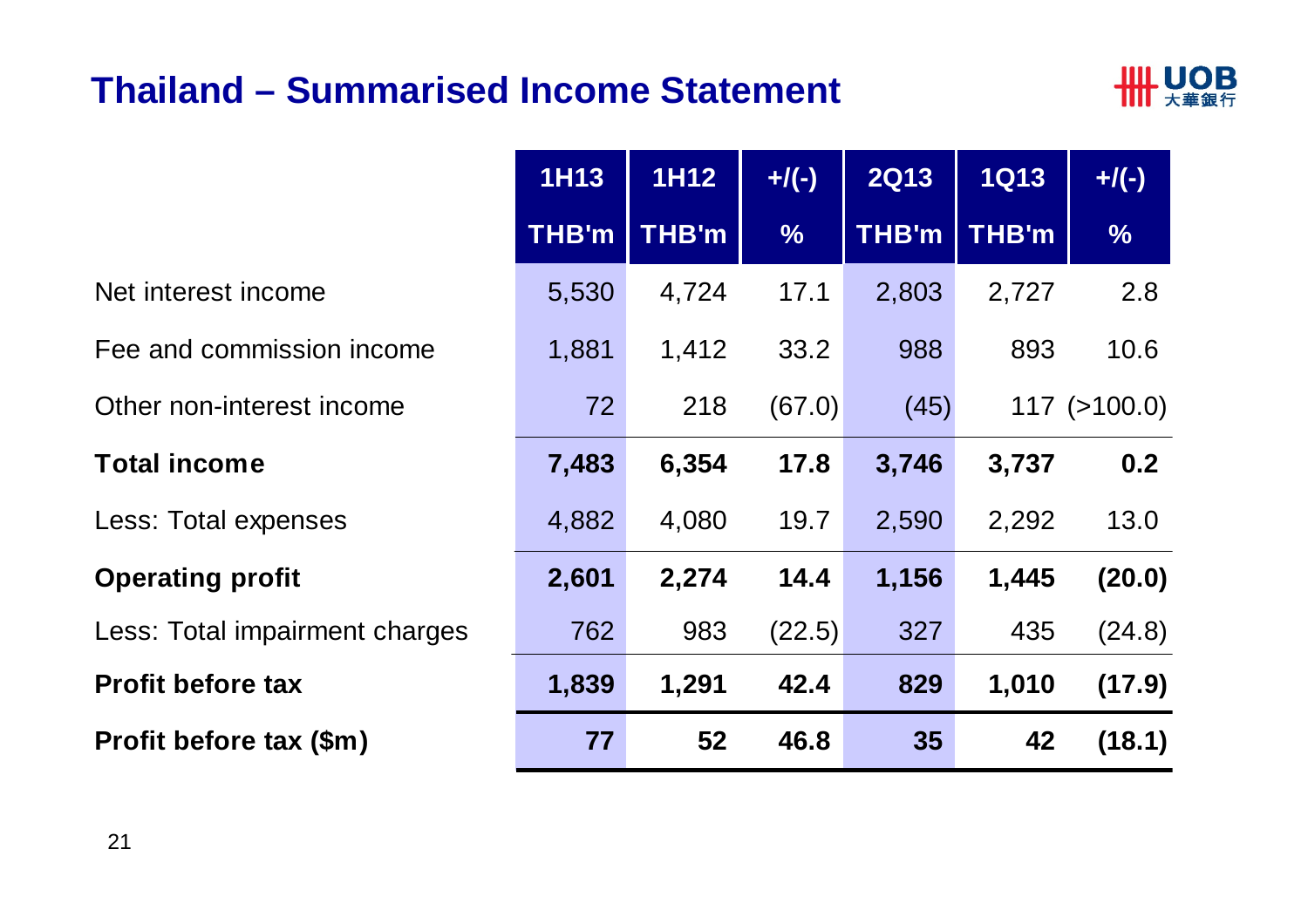#### **Thailand – Key Financial Indicators**



|                                                               | <b>1H13</b>   | 1H12          | $+$ /(-) | <b>2Q13</b>   | <b>1Q13</b>   | $+$ /(-) |
|---------------------------------------------------------------|---------------|---------------|----------|---------------|---------------|----------|
|                                                               | $\frac{1}{2}$ | $\frac{0}{6}$ | $%$ pt   | $\frac{9}{6}$ | $\frac{0}{6}$ | % pt     |
| Net interest margin                                           | 3.44          | 3.59          | (0.15)   | 3.40          | 3.47          | (0.07)   |
| Non-NII / Total income                                        | 26.1          | 25.7          | 0.4      | 25.2          | 27.0          | (1.8)    |
| Expense / Total income                                        | 65.2          | 64.2          | 1.0      | 69.1          | 61.3          | 7.8      |
| Customer loans (net) - THB'b                                  | 218.0         | 189.6         | 15.0%    | 218.0         | 211.0         | 3.3%     |
| Customer deposits - THB'b                                     | 222.9         | 169.8         | 31.3%    | 222.9         | 202.2         | 10.3%    |
| Loans / Deposits                                              | 97.8          | 111.7         | (13.9)   | 97.8          | 104.4         | (6.6)    |
| Loans / Deposits (Include<br>Bills of Exchange <sup>*</sup> ) | 88.8          | 96.0          | (7.2)    | 88.8          | 93.9          | (5.1)    |
| <b>NPL</b> ratio                                              | 2.3           | 4.0           | (1.7)    | 2.3           | 2.6           | (0.3)    |

\* UOB(Thai) offers bills of exchange to customers as an alternative deposit product, common in Thailand's market. This product serves as an alternative funding source and is reflected separately from deposits.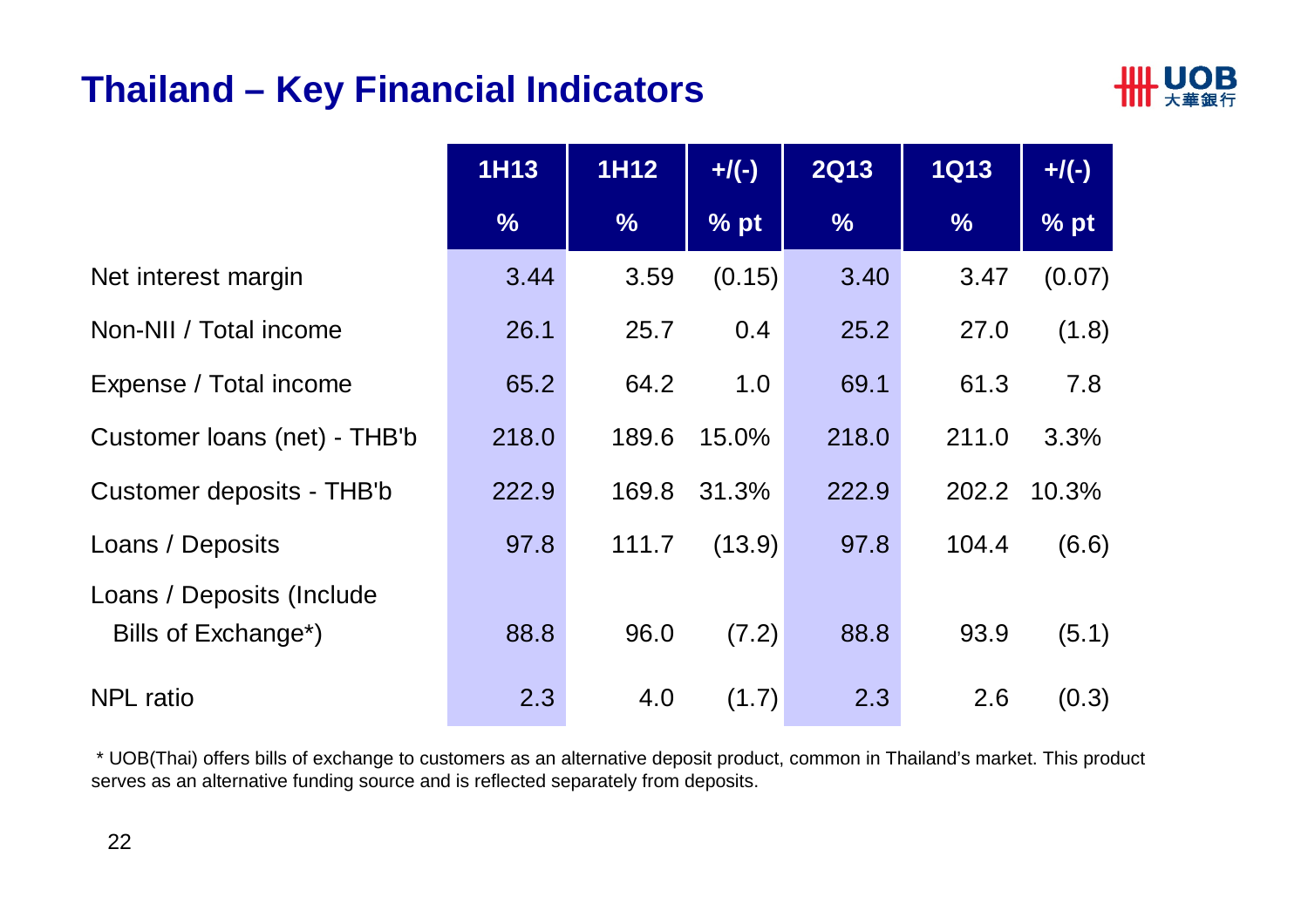#### **Indonesia – Summarised Income Statement**



|                                | <b>1H13</b>  | 1H12         | $+$ /(-)      | <b>2Q13</b>  | <b>1Q13</b>  | $+$ /(-)      |
|--------------------------------|--------------|--------------|---------------|--------------|--------------|---------------|
|                                | <b>IDR'b</b> | <b>IDR'b</b> | $\frac{9}{6}$ | <b>IDR'b</b> | <b>IDR'b</b> | $\frac{9}{6}$ |
| Net interest income            | 1,232        | 1,282        | (3.9)         | 611          | 621          | (1.6)         |
| Fee and commission income      | 350          | 312          | 12.2          | 190          | 160          | 18.8          |
| Other non-interest income      | 158          | 167          | (5.4)         | 57           | 101          | (43.6)        |
| <b>Total income</b>            | 1,740        | 1,761        | (1.2)         | 858          | 882          | (2.7)         |
| <b>Less: Total expenses</b>    | 1,082        | 984          | 10.0          | 534          | 548          | (2.6)         |
| <b>Operating profit</b>        | 658          | 777          | (15.3)        | 324          | 334          | (3.0)         |
| Less: Total impairment charges | 12           | 46           | (73.9)        | 23           | (11)         | >100.0        |
| <b>Profit before tax</b>       | 646          | 731          | (11.6)        | 301          | 345          | (12.8)        |
| Profit before tax (\$m)        | 82           | 99           | (17.2)        | 38           | 44           | (13.1)        |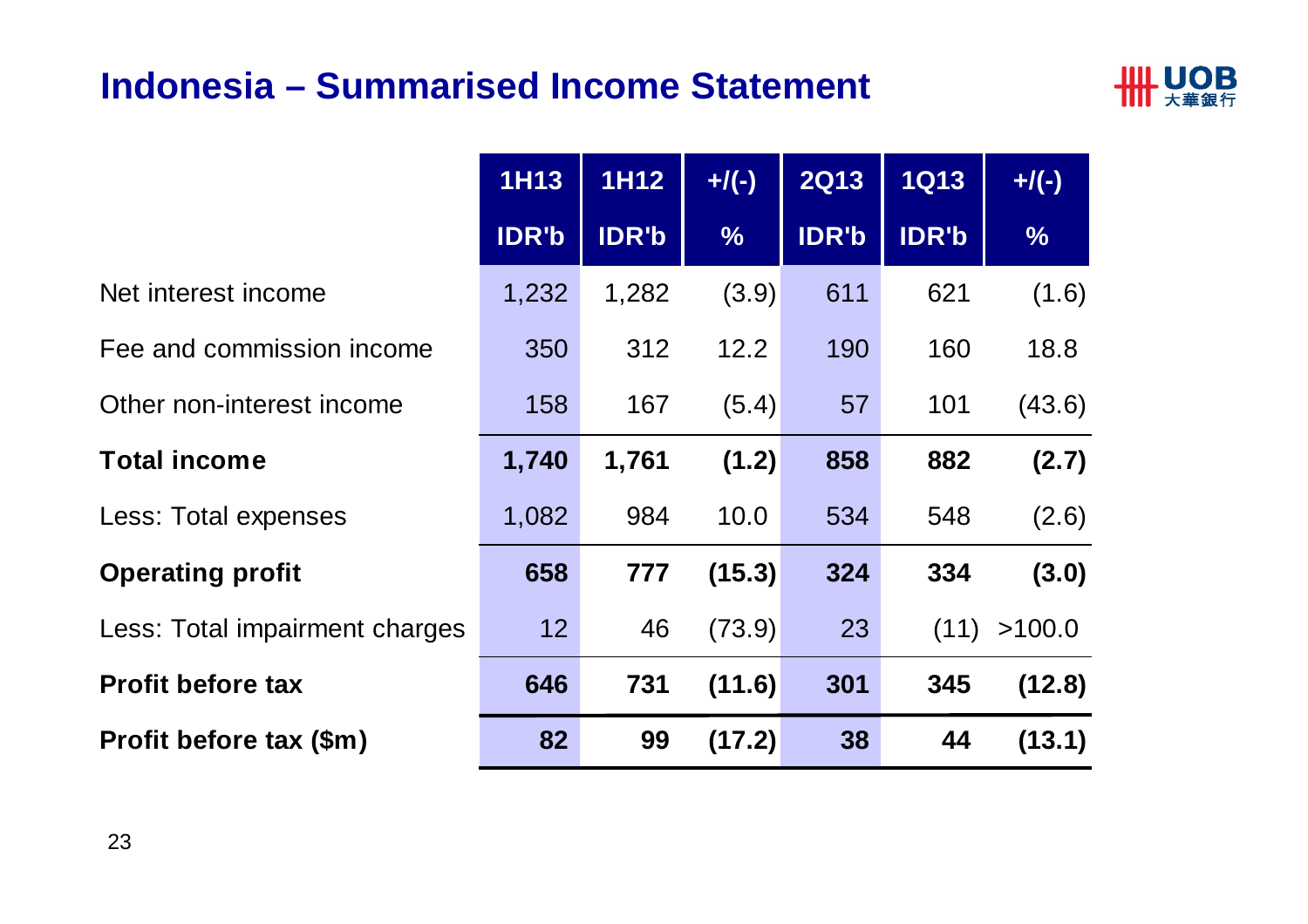#### **Indonesia – Key Financial Indicators**



|                              | <b>1H13</b>   | <b>1H12</b>   | $+$ /(-) | <b>2Q13</b>   | <b>1Q13</b>   | $+$ /(-)  |
|------------------------------|---------------|---------------|----------|---------------|---------------|-----------|
|                              | $\frac{9}{6}$ | $\frac{0}{6}$ | % pt     | $\frac{9}{6}$ | $\frac{0}{0}$ | % pt      |
| Net interest margin          | 4.68          | 5.45          | (0.77)   | 4.49          | 4.88          | (0.39)    |
| Non-NII / Total income       | 29.2          | 27.2          | 2.0      | 28.8          | 29.6          | (0.8)     |
| Expense / Total income       | 62.2          | 55.9          | 6.3      | 62.2          | 62.1          | 0.1       |
| Customer loans (net) - IDR't | 46.1          | 42.4          | 8.6%     | 46.1          | 44.2          | 4.3%      |
| Customer deposits - IDR't    | 48.1          | 46.3          | 3.9%     | 48.1          | 48.9          | $(1.7\%)$ |
| Loans / Deposits             | 95.7          | 91.6          | 4.1      | 95.7          | 90.2          | 5.5       |
| <b>NPL</b> ratio             | 2.4           | 1.5           | 0.9      | 2.4           | 1.7           | 0.7       |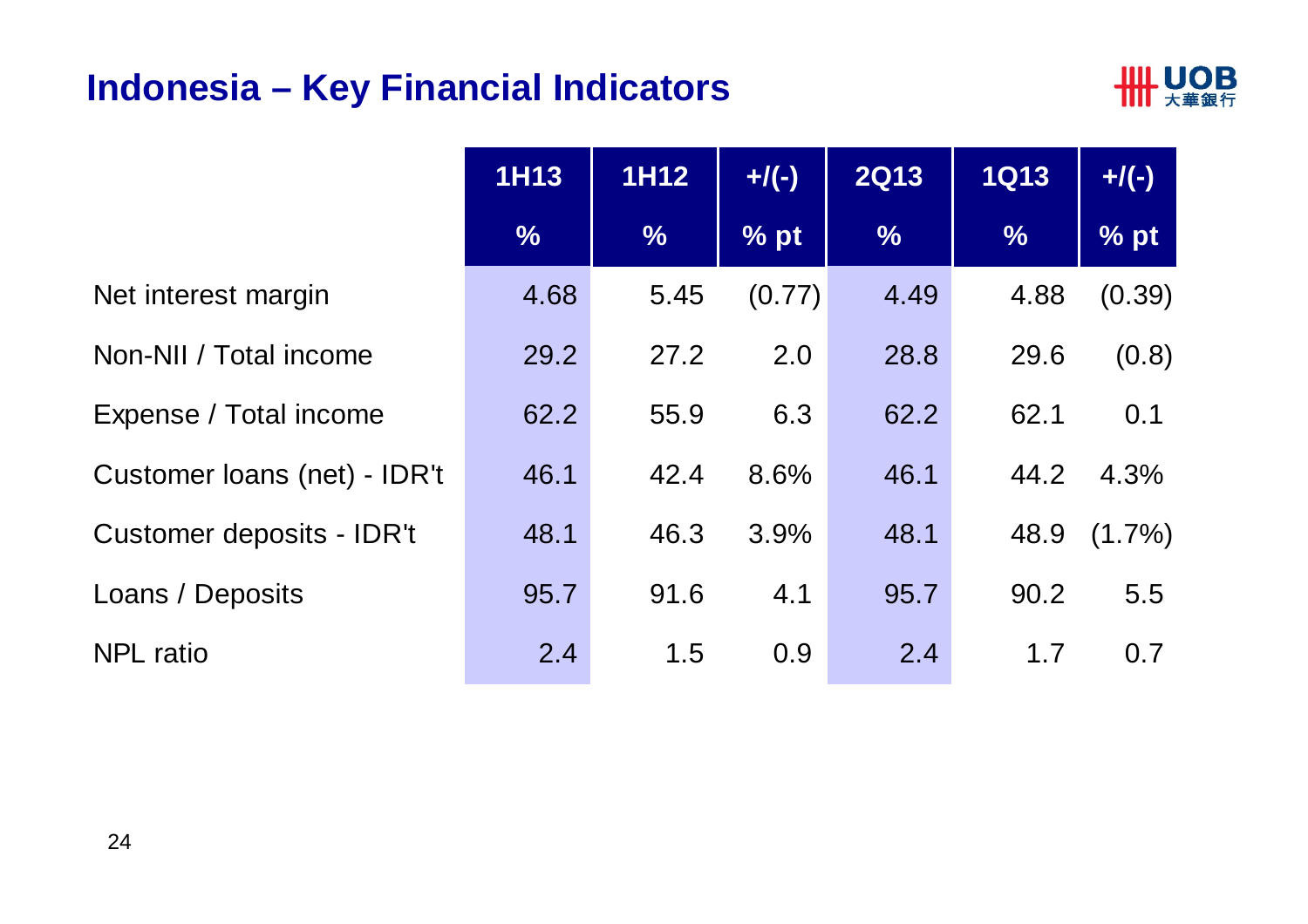#### **Greater China – Summarised Income Statement**



|                                  | <b>1H13</b>    | <b>1H12</b> | $+$ /(-)      | <b>2Q13</b>    | <b>1Q13</b> | $+$ /(-)      |
|----------------------------------|----------------|-------------|---------------|----------------|-------------|---------------|
|                                  | $\mathsf{Sm}$  | \$m\$       | $\frac{9}{6}$ | \$m\$          | \$m\$       | $\frac{9}{6}$ |
| Net interest income              | 125            | 122         | 2.6           | 65             | 60          | 9.6           |
| Fee and commission income        | 48             | 32          | 53.3          | 22             | 27          | (20.0)        |
| Other non-interest income        | 91             | 50          | 83.2          | 27             | 65          | (59.0)        |
| <b>Total income</b>              | 264            | 203         | 30.2          | 113            | 151         | (25.0)        |
| Less: Total expenses             | 100            | 86          | 15.2          | 50             | 49          | 1.3           |
| <b>Operating profit</b>          | 165            | 117         | 41.3          | 63             | 102         | (37.8)        |
| Less: Total impairment charges   | 5              | 3           | 44.8          | $\overline{2}$ | 2           | 16.8          |
| Add: Associates & joint ventures | $\overline{0}$ |             | (0) > 100.0   | $\overline{0}$ | (0)         | >100.0        |
| <b>Profit before tax</b>         | 160            | 113         | 41.5          | 61             | 99          | (38.3)        |